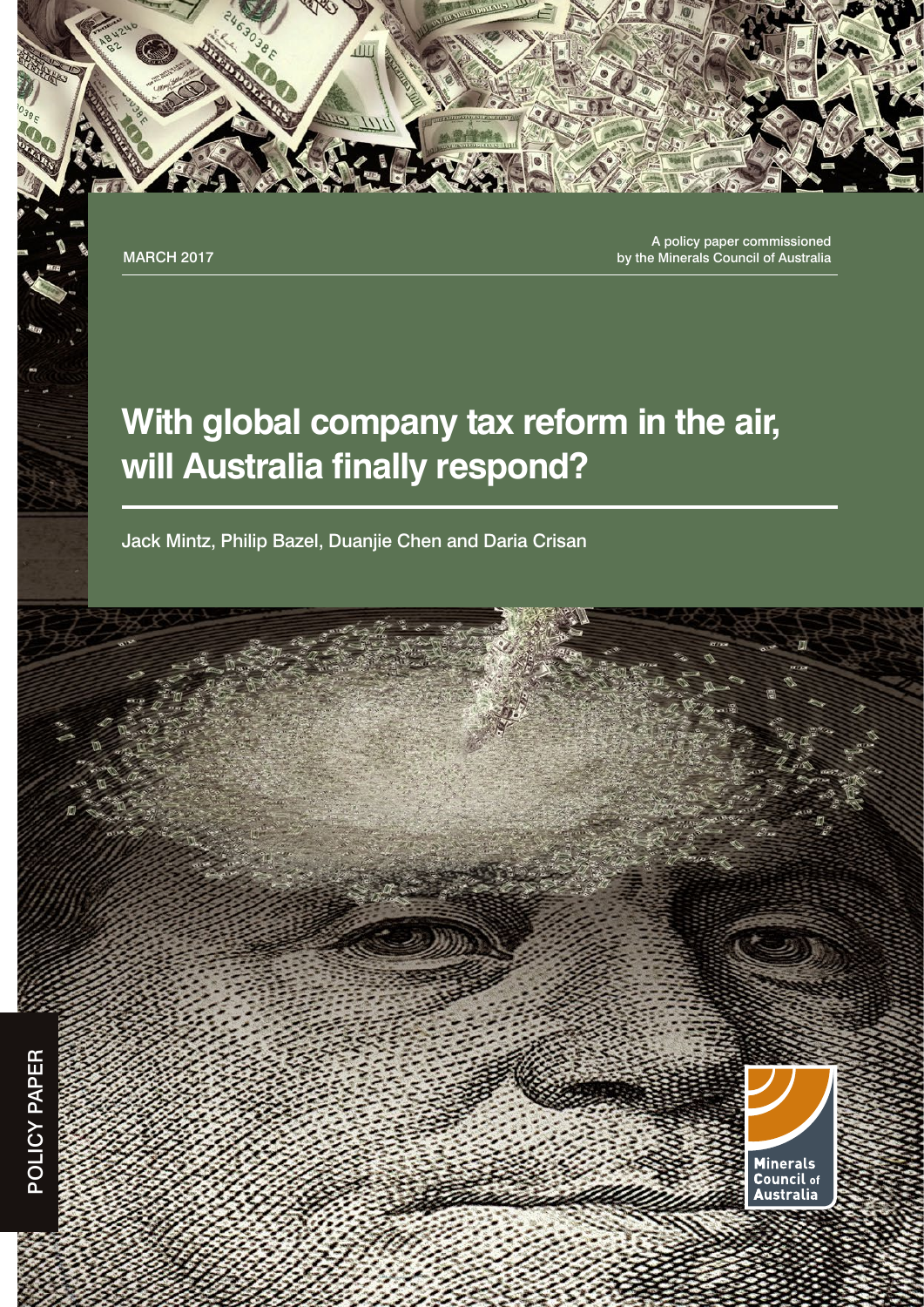#### **With global company tax reform in the air, will Australia finally respond?**

**Jack M. Mintz** is the President's Fellow at the University of Calgary's School of Public Policy focusing on tax, urban and financial market regulatory policy programs. Dr Mintz was appointed the Palmer Chair and founding Director of the School of Public Policy from 1 January 2008 to 30 June 2015. He was recently awarded the Order of Canada for his fiscal advice given to governments internationally and at home. This includes leading a study of corporate tax reform in Canada as Chair of the Federal Government's Technical Committee on Business Taxation in 1996 and 1997.

**Philip Bazel** is a Research Associate at the School of Public Policy, University of Calgary. Mr Bazel has also played a role in a number of projects consulting for both governments and private organisations in the area of taxation and public finance.

**Duanjie Chen** is a Research Fellow at the School of Public Policy, University of Calgary. Dr Chen is a consultant to numerous international organisations and various government, business and non-governmental organisations in Canada. She has published widely in the field of public finance.

**Daria Crisan** is a Research Associate at The School of Public Policy, University of Calgary. Ms Crisan has worked on several projects measuring the marginal effective tax rates in the oil and gas sector in Canada and other countries.

**The Minerals Council of Australia** is the peak national body representing Australia's exploration, mining and minerals processing industry, nationally and internationally, in its contribution to sustainable economic, and social development.

This publication is part of the overall program of the MCA, as endorsed by its Board of Directors, but does not necessarily reflect the views of individual members of the Board.

Minerals Council of Australia Level 3, 44 Sydney Ave, Forrest ACT 2603 (PO Box 4497, Kingston ACT Australia 2604)  $P + 61 2 6233 0600$  | F. + 61 2 6233 0699 www.minerals.org.au | info@minerals.org.au

Copyright © 2017 Minerals Council of Australia. All rights reserved. Apart from any use permitted under the *Copyright Act 1968* and subsequent amendments, no part of this publication may be reproduced, stored in a retrieval system or transmitted, in any form or by any means, electronic, mechanical, photocopying, recording or otherwise, without the prior written permission of the publisher and copyright holders.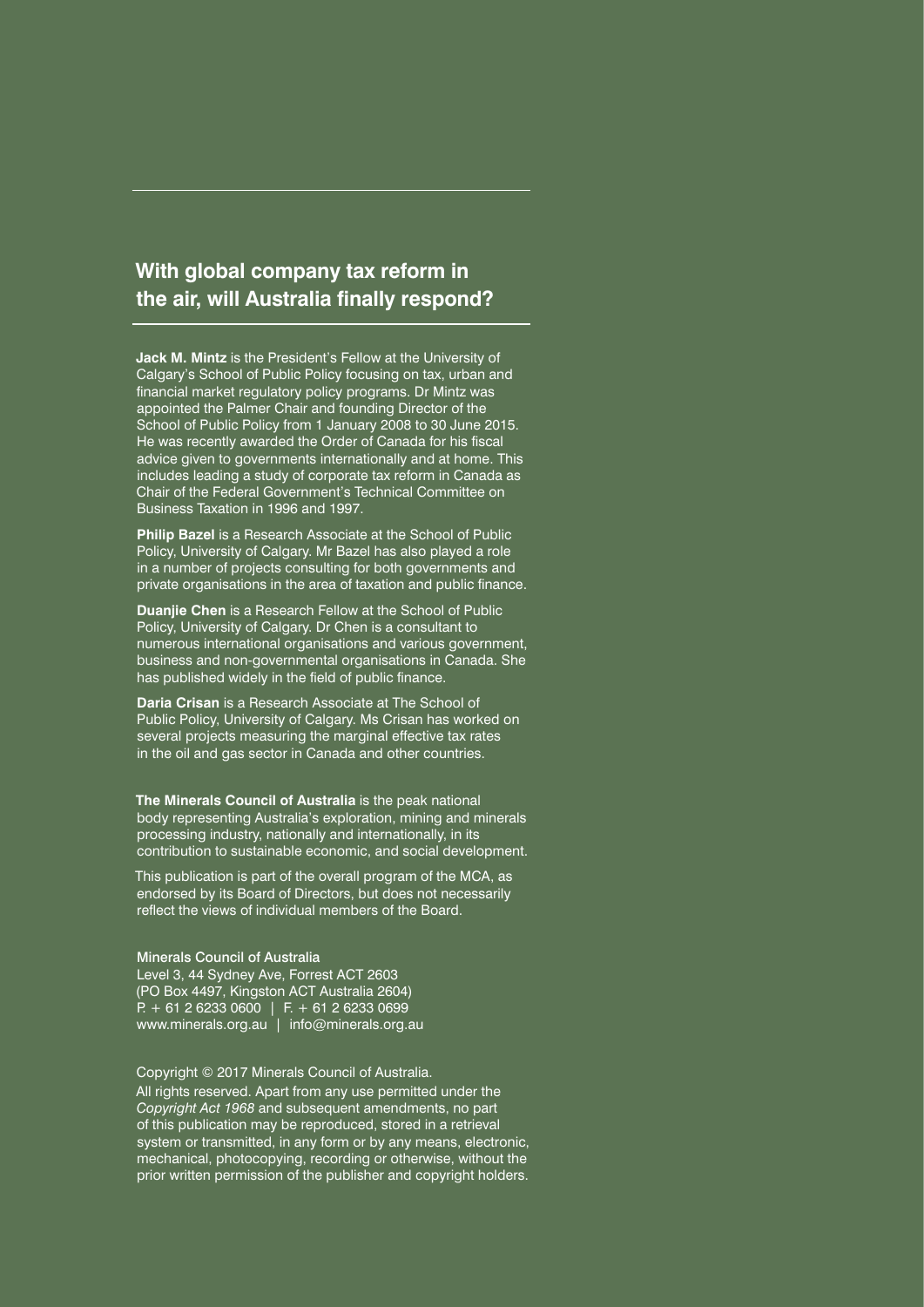#### **Contents**

|              | Overview                          | $\overline{4}$ |
|--------------|-----------------------------------|----------------|
|              | Introduction                      | 6              |
| $\mathbf{1}$ | Investment and tax                | 8              |
| $\mathbf{2}$ | Where does Australia stand today? | 11             |
| 3            | Mining tax competitiveness        | 17             |
| 4            | Time for company tax reform?      | 20             |
|              | Conclusion                        | 24             |
| Appendix     | 25                                |                |
| Endnotes     | 29                                |                |

#### **Charts and tables**

| Chart 1  | Investment as a share of GDP                                   | 9  |
|----------|----------------------------------------------------------------|----|
| Chart 2  | Statutory company income tax rates                             | 12 |
| Chart 3  | Australia's METR compared to groupings of countries            | 13 |
| Chart 4  | <b>Marginal Effective Tax Rates</b>                            | 14 |
| Chart 5  | Manufacturing and Services METRS                               | 15 |
| Chart 6  | Breakdown of METR according to tax type                        | 16 |
| Chart 7  | METRRs on iron ore investments - low margin case               | 18 |
| Chart 8  | <b>METRRs on coal investments</b>                              | 19 |
| Table 1  | METRs for Australia and the United States: Impact of US reform | 23 |
| Table A1 | METRs and country data                                         | 25 |
| Table A2 | METRR on investment for iron ore                               | 26 |
| Table A3 | METRs on investments for coal                                  | 26 |
| Table A4 | Mining parameters                                              | 27 |
| Box 1    | Measuring tax competitiveness for capital                      | 10 |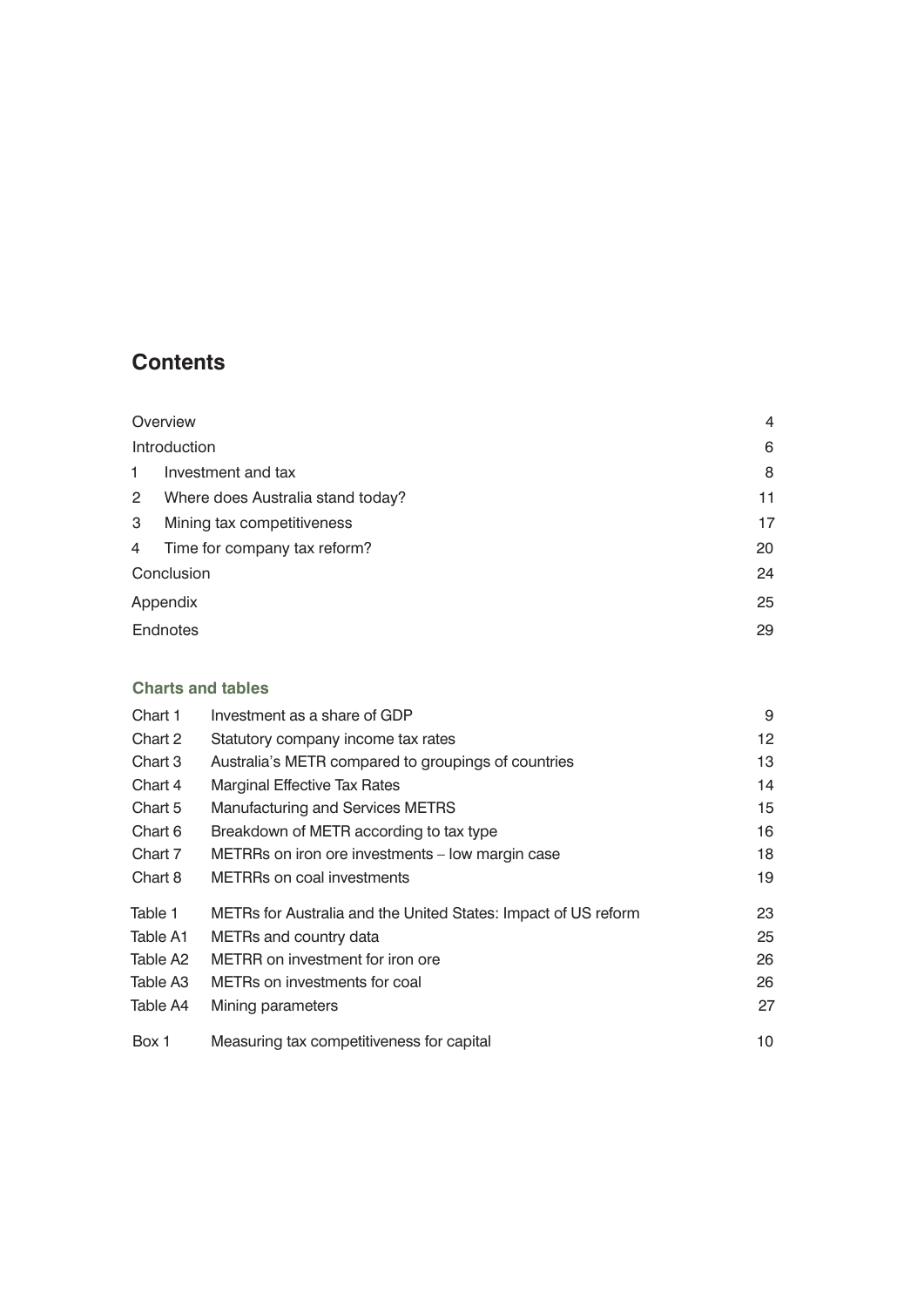## **Overview**

Capital investment is critical to growing an economy. It provides the tools for workers to develop new products and services for the global economy.

New projects create employment for workers of all types and investment dollars are needed to create and adopt the latest technologies.

Capital investment is also long-term in nature. When a business chooses to make multi-million dollar investments, it is expecting to run the business for many years. Thus, when a country attracts more capital, it generates years of income for workers and suppliers as well as revenues for governments.

Australia's domestic private investment was about 16.7 per cent of GDP from 2010 to 2015 but almost two-fifths of that investment was in the capital-intensive mining sector, which has sharply declined as commodity prices turned downwards since 2014. Private investment in manufacturing and services accounts for less than 10 per cent of GDP, one of the lowest rates amongst industrialised countries. Australia has fared better on foreign direct investment compared to other industrialised economies but this is substantially driven by capital intensity in the mining sector.

#### **Australia is not tax competitive for manufacturing and service investments**

In the desire for economic growth, countries have been reducing tax burdens on investment, including company income tax rates. Australia's company income tax rate is now 10th highest among 43 countries surveyed in this study (9th highest among OECD countries). Australia taxes more heavily investments in manufacturing and services compared to most other countries. Thus, in terms of tax

competitiveness for business investment, Australia is 36 highest among 43 countries due to its excessively high company tax rate and stamp duties, with an effective tax rate on new investments equal to 28.7 per cent.

The average OECD company income tax rate has fallen about one percentage point since 2010. So has the tax burden on new investment. Australia has stood pat continuing to lose tax competitiveness to other countries.

#### **Mining tax burdens**

Mining is a key sector in the Australian economy, warranting special attention.

Iron ore investments are relatively taxdisadvantaged in Australia at an effective tax rate of 37.8 per cent. The key reasons are: Australia's high company income tax rate compared to most countries except Colombia, the United States and Zambia; a higher royalty rate compared to Brazil, Colombia and the United States (Minnesota); and a resource levy without any recognition of costs, unlike Canada, Chile and Peru.

Unlike iron ore, Australia's tax burden on new investments in coal is roughly 38 per cent, which is about average amongst 12 other major producing jurisdictions. Australia is less competitive than Canada and Russia due to higher mining levies in Australia (Canadian provinces provide cost deductions under their mining taxes and Russia has a low royalty rate). Compared to other countries besides Canada and Russia, Australia has a lower tax burden on coal due to a more favourable treatment of exploration expenses (Colombia, China,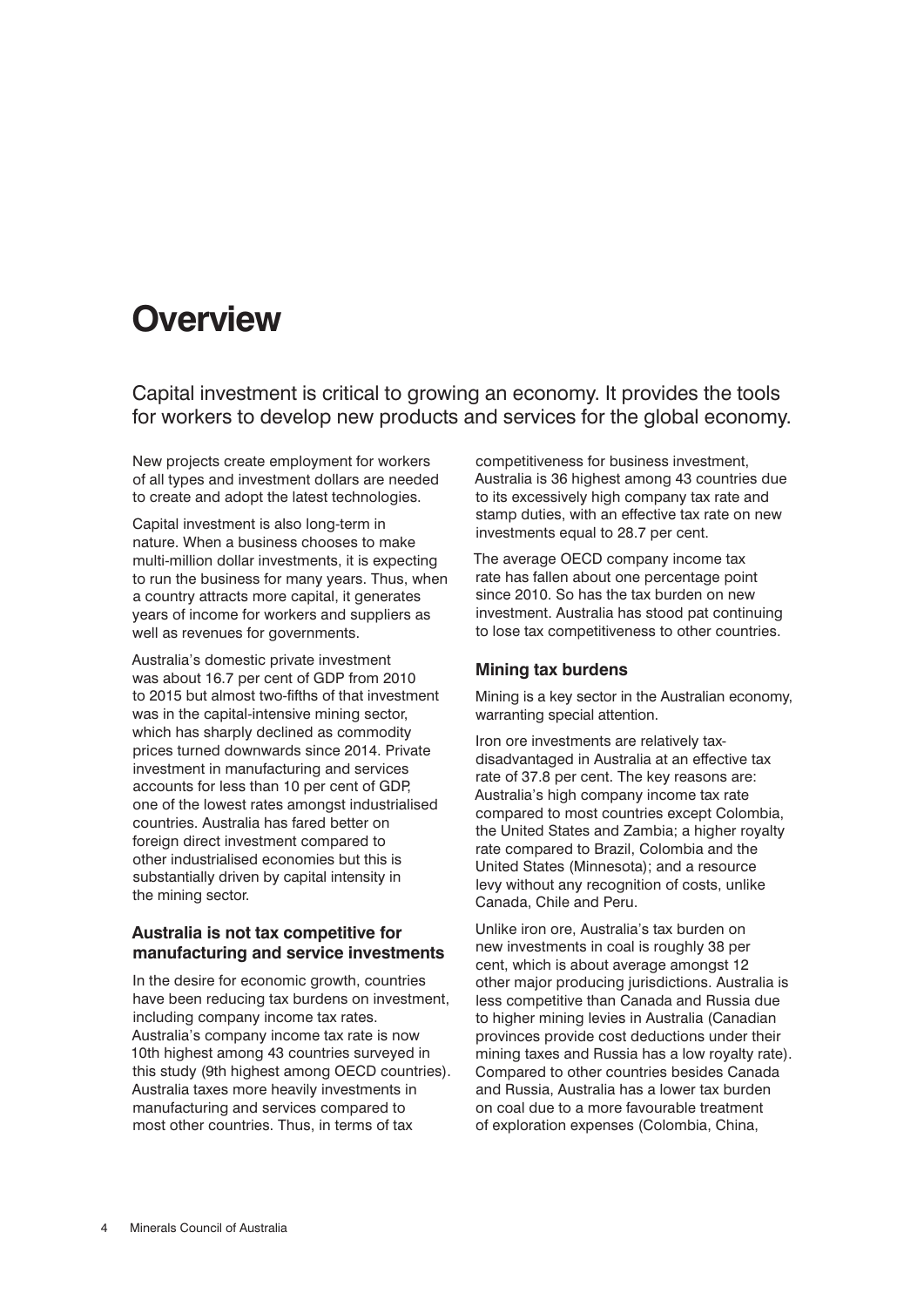Indonesia and United States); a lower company income tax rate (Colombia and the United States); and lower royalty rates (Virginia and Wyoming).

#### **Australia needs to do better**

Australia has been disappointed with its recent economic growth, which has been endemic in most industrialised countries since the 2008 financial crisis but particularly challenging for resource-based economies since 2014. Several countries, including Denmark, Finland, Italy, Japan and the United Kingdom, have reduced company taxes in recent years with the aim of improving economic growth.

Now the United States is looking at major company tax reform. While the ultimate package is uncertain, it is expected that some sort of major reform will take place. A US reform reducing the federal company income tax from 35 to 15 or 20 per cent with new levies on US multinational foreign profits or other base-broadening measures and with expensing of capital would be dramatic. It would result in Australia having a much higher tax burden on investment compared to the United States, a reversal of the past.

Regardless of tax reform in other parts of the world, Australia should reduce its tax burden on investment to help spur economic growth. Not only would it improve adoption rates for innovation, but also workers would benefit from higher incomes as a result of company tax reforms.

Australia should reduce its tax burden on investment to help spur economic growth. Not only would it improve adoption rates for innovation, but also workers would benefit from higher incomes as a result of company tax reforms.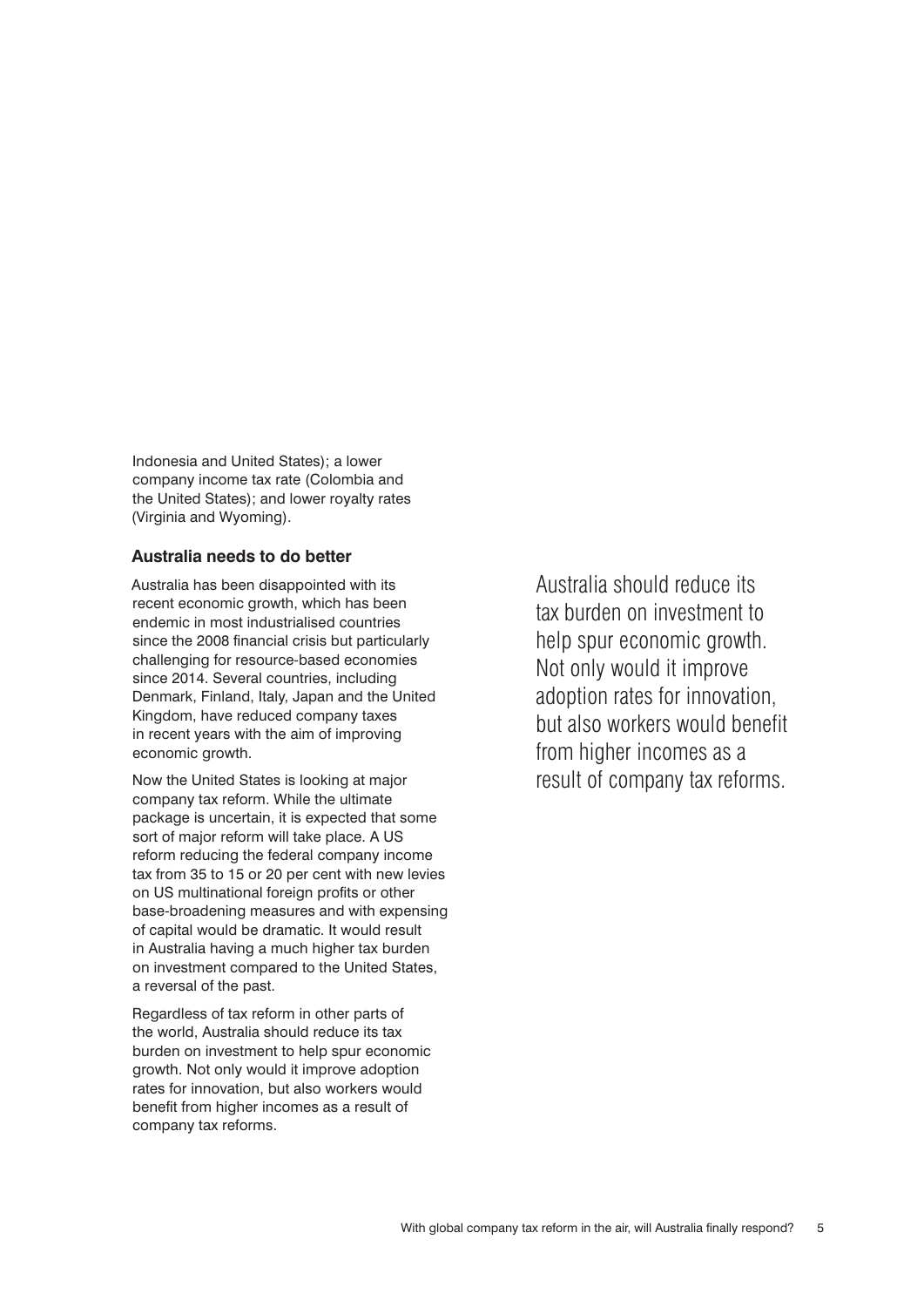### **Introduction**

When a business makes multi-million dollar investments (or multi-billion in the case of mining), it is expecting to run the business for many years. Thus, when a country attracts more capital, it generates years of income for workers and suppliers, as well as revenues for governments.

Without strong investment performance, businesses will not acquire the latest technologies embodied in capital goods. Nor, will they be in position to offer higher salaries and wages to their employees via a more competitive tax system.

It is therefore no surprise that countries have reformed their company taxes in order to generate more investment, jobs and revenues in the past two decades. However in recent years, the pace of company tax reform has slowed down, even though many – but not all – have continued a path to reduce company tax burdens to some degree.<sup>1</sup>

With the 2016 United Kingdom Brexit referendum and the election of Donald Trump in the United States, discussion has now tilted towards major company tax reform. The United Kingdom promises to reduce its company income tax rate a further 3 points from 2017 to a low rate of 17 per cent by 2020<sup>2</sup>, concerned about its status as a global financial centre in the face of its withdrawal from the European Union. The new Republican President and Congress in the United States are looking at a major cut to company income taxes to spur economic growth and job creation.

Whether reform pressures mounting in North America and Europe will stir other countries to respond, we shall wait and see since many countries have already sharply reduced tax burdens relative to the United States and other major countries in previous years. Unlike most medium-sized industrialised countries, Australia has sat back since its last major tax reform without any significant change to its company tax system since 1999.3

Despite yawning fiscal deficits, almost half of the industrialised countries reduced company income tax rates since the 2008 global financial crisis. They have done so for good reason. The rate reductions, accompanied with some base broadening initiatives, have encouraged investment while reducing the disparity in tax burdens across business activities to encourage a more productive use of resources in pursuit of economic profits rather than tax relief. The rate-reduction-cum-base-broadening tax reforms have also made it more attractive to keep profits in their own countries, thereby shoring up tax revenues.

Australia's statutory company income tax rate of 30 per cent is 9th highest of 33 industrialised economies and 5 points higher than the average statutory company income tax rate among OECD countries.

Taking into account any accelerated tax deductions and credits as well as other taxes related to investment such as stamp duties, Australia's company tax burden on new investments in manufacturing and service industries is 28.7 per cent.4 This is over nine per centage points more than the OECD average. New investments in manufacturing in Australia are taxed at a rate close to 30 per cent, which is 11 percentage points more than the OECD average.

In other words, Australia's current tax burden on manufacturing and service companies is uncompetitive for investment. And this is confirmed by 2010 to 2015 investment data. Australian private investments in manufacturing and service industries are less than 10 per cent of GDP, significantly below many European countries and North America except Canada.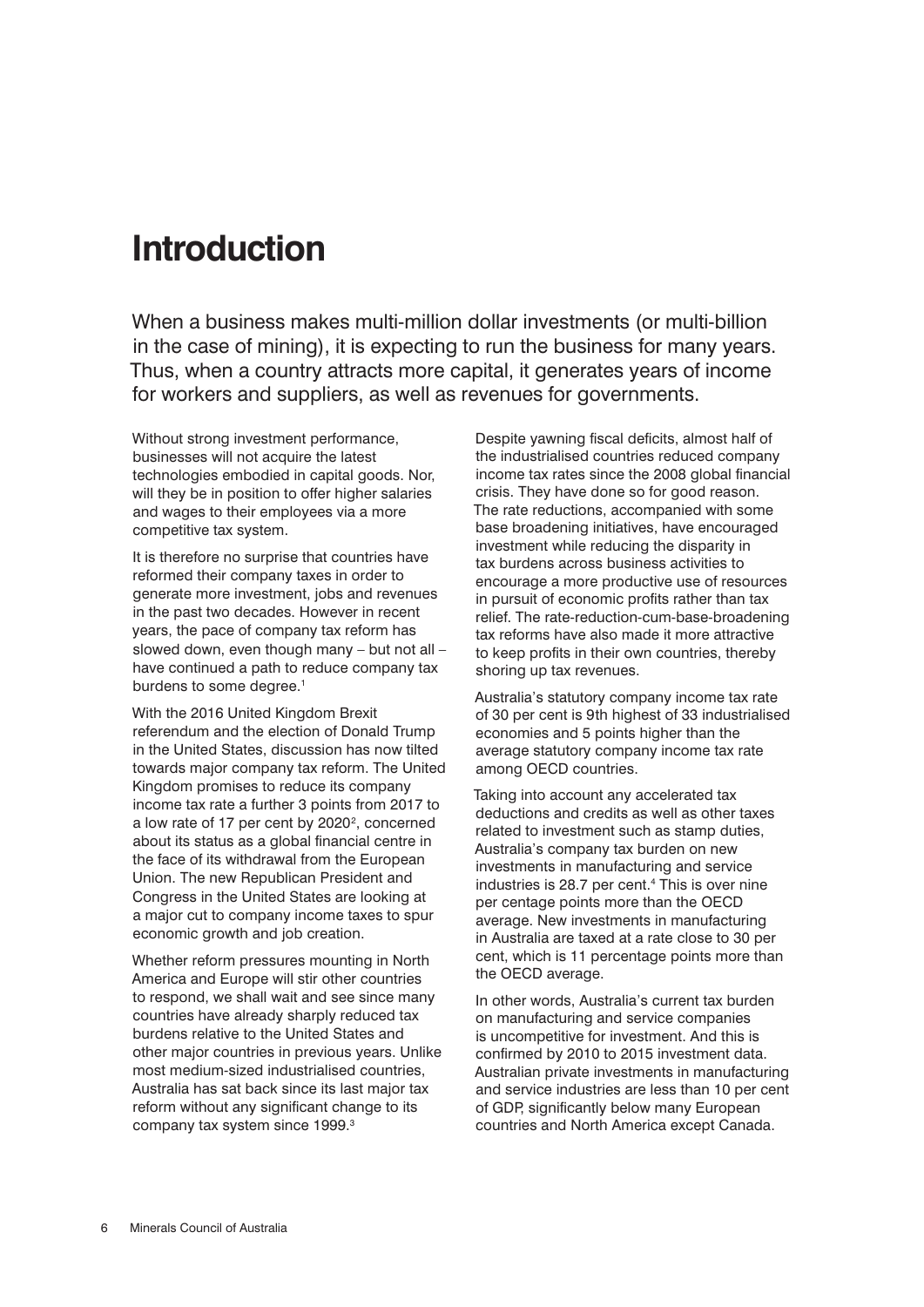This analysis also focuses on mining, which is a critical sector in resource-rich Australia. Mining companies not only pay company income taxes and stamp duties as other companies, but also resource levies such as royalties. Both taxes and royalties discourage new investments that must earn a sufficient rate of return on capital to attract funding from investors. Iron ore mining is generally the most heavily taxed among eight other major ironproducing economies.<sup>5</sup> If the royalty rate in Western Australia were raised by a proposed \$5 per tonne of production, the Australian tax burden on capital investment in iron ore production would make Australian investments in iron ore even less competitive.

With respect to thermal and metallurgical coal, Australia's effective tax rate is in the middle of the pack amongst world leading producers. Australian coal investments bear a much higher tax burden than in Canada and Russia, roughly on par with China and South Africa and less than in Colombia, Indonesia and the United States.

This report is divided into four sections. We begin with a general discussion of Australia's investment performance and the tax cost of investment. We then turn to company tax burdens on investments in manufacturing and services for 43 countries highlighted in the report. This is followed by an analysis of iron ore and coal mining. The final part focuses on company and resource tax reform and the benefits arising from it with respect to investment and worker incomes.

Australia's statutory company income tax rate of 30 per cent is 9th highest of 33 industrialised economies and 5 points higher than the average statutory company income tax rate among OECD countries.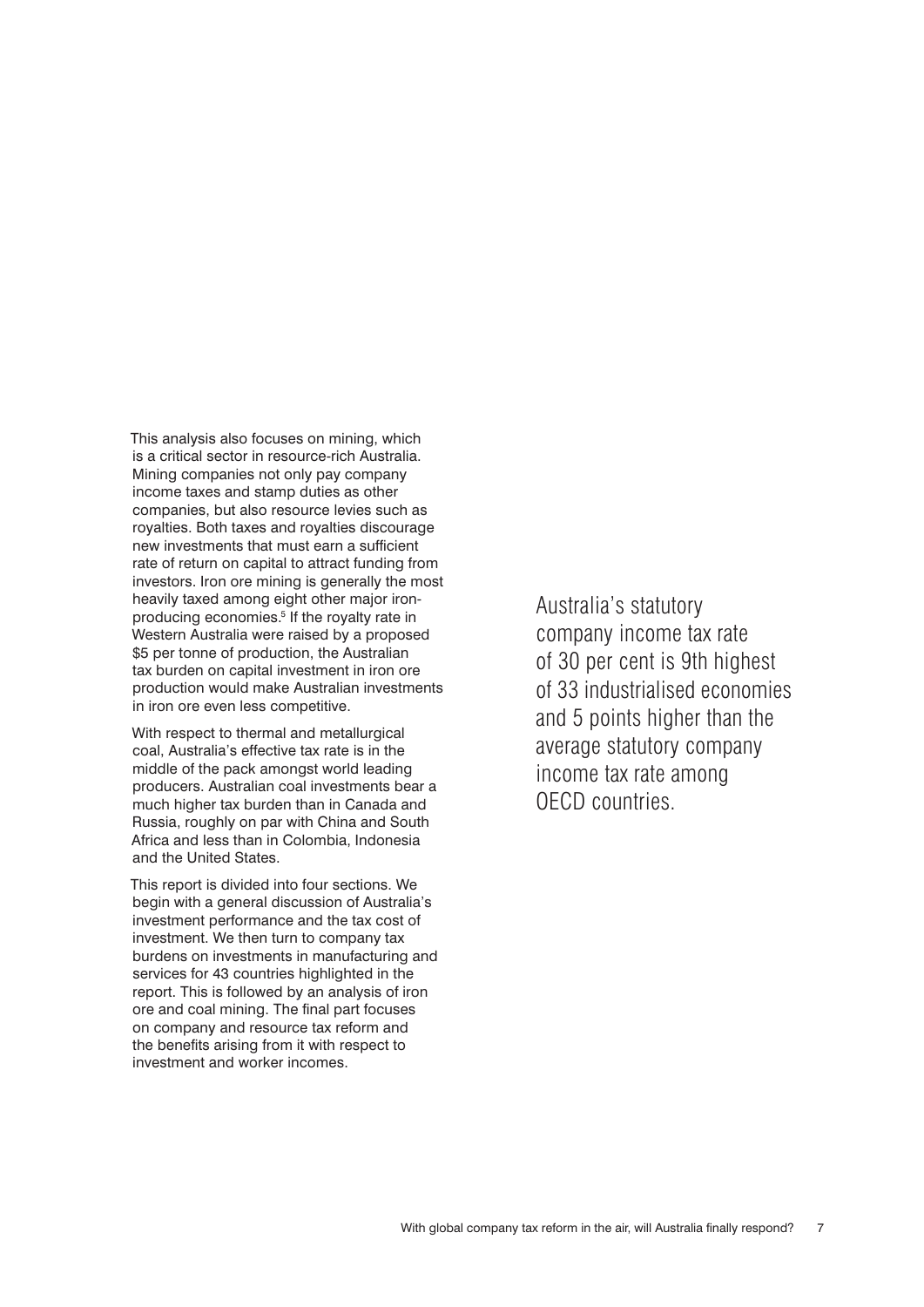## **1 Investment and tax**

Since 2010, Australia has had a relatively weak investment performance in manufacturing and service sectors. It has fared better with respect to mining (includes oil and gas, metal and mineral mining, and quarrying) but with the decline in prices, mining companies face new competitiveness concerns.

#### **Australia's spotty investment record**

Australia's attractiveness for foreign direct investment has been somewhat better than other industrialised economies, although this is in large part due to the past growth in the mining sector that has relied on funding from foreign investors.

As shown in Chart 1, for the period 2010-15, Australia's domestic private investment is about 16.7 per cent of GDP, but almost two-fifths of that investment is in the capitalintensive mining sector. Only 9.9 per cent of domestic private investment takes place in manufacturing and service industries.

Many reasons explain these differences in investment rates. Countries with access to large markets tend to have higher investment rates.<sup>6</sup> Those with abundant resources will likely have high investment rates in a sector like mining. Political stability, quality of the labour force and infrastructure result in better investment performance. Public policies, including regulations and taxes, can impede businesses investing in capital.7 Australia is an advanced country with many advantages for investment but it is not capitalising on its strengths.

While this study does not try to delve into which factors influence most investment, it does focus on one factor – company taxation. As the OECD pointed out (and discussed further in this report), tax

costs are one variable that can influence investment. As we show below, Australia does particularly poorly with respect to tax burdens on manufacturing and service sectors as well as iron ore investments.

#### **Tax cost on investment**

We focus on the tax cost to investments made by countries because these are the levies directly affecting capital allocation and hence economic growth and living standards in a country. In Australia, and industrialised economies, capital investment can move in and out freely with open markets. As a result, multinational companies decide whether to invest in a country by gauging the tax cost compared to those in other countries where the nontax investment conditions are similar to one or the other.

Further, companies do not bear the taxes they pay but people do. Any taxes on business in an open economy will be significantly borne by the less mobile factors domestically through higher prices on consumer goods and/or lower real wages paid to workers. Therefore lower company tax costs means higher compensation to workers and lower prices for consumer goods, both of which directly contribute to higher living standards. Tackling the tax cost to business will help increase the nation's well-being in the long run.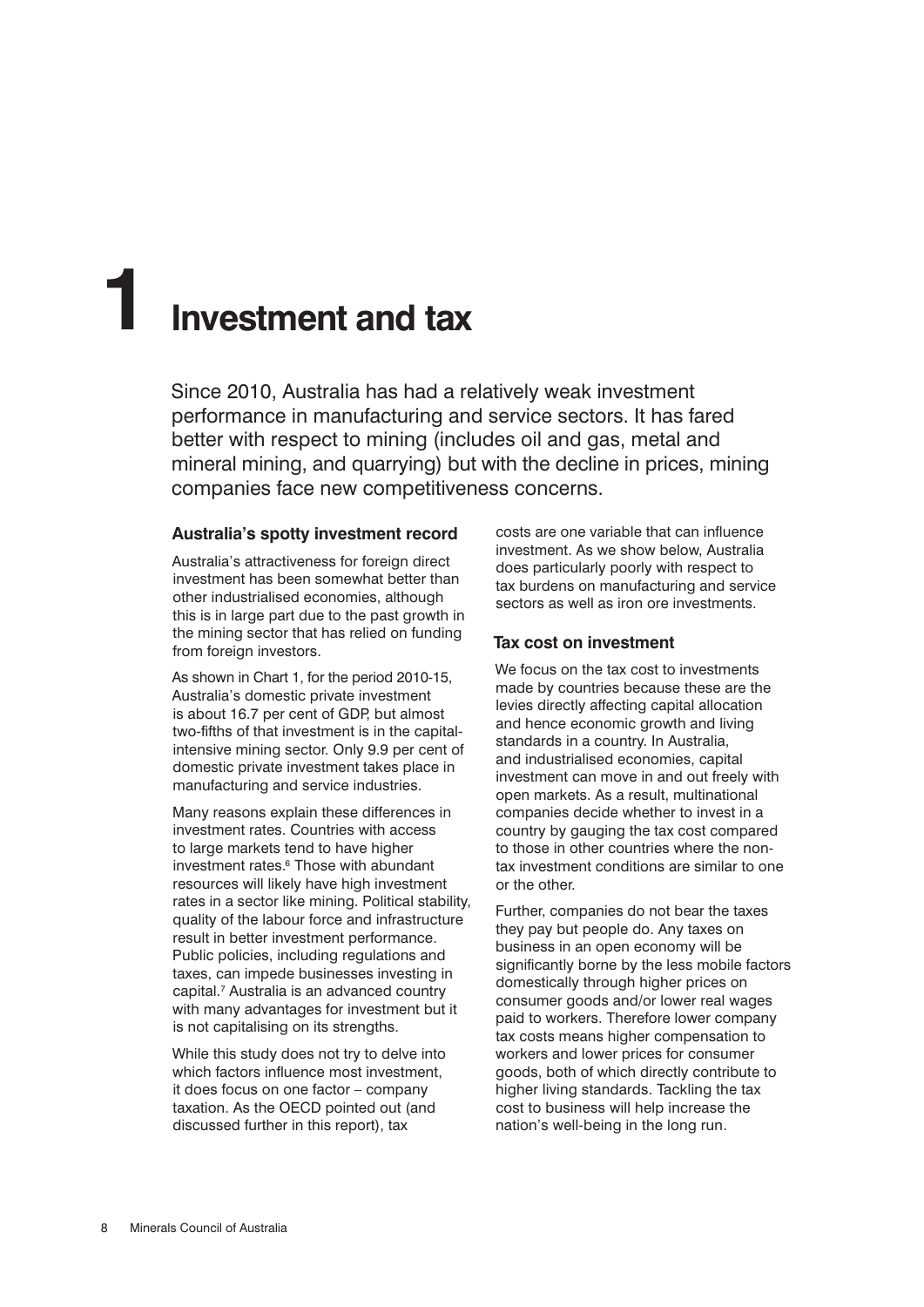

#### Chart 1 **Investment as a share of GDP** Averaged for 2010-2015

Notes: FDI flows are taken from the United Nations UNCTAD statistics. Domestic investment is derived from OECD data on gross fixed capital formation by ISIC activity. Service sector here includes: accommodation and food service activities; administrative and support service activities; arts, entertainment and recreation; construction; electricity, gas, steam and air conditioning supply; financial and insurance activities; information and communication; other service activities; professional, scientific and technical activities; real estate activities; transportation and storage; water supply, sewerage, waste management and remediation activities; wholesale and retail trade; repair of motor vehicles and motorcycles. All results represent the average of input values over the period 2010-2015. This is the period for which the latest data is available.

We rank Australia with other countries estimating the effective tax rate on new investment or the marginal effective tax rate on capital (METR), which is explained in Box 1. This summary measure takes into account company income taxes, sales taxes on capital purchases, capital or asset-based taxes and taxes on financial and capital good transfers.

Tackling the tax cost to business will help increase the nation's well-being in the long run.

Source: School of Public Policy, University of Calgary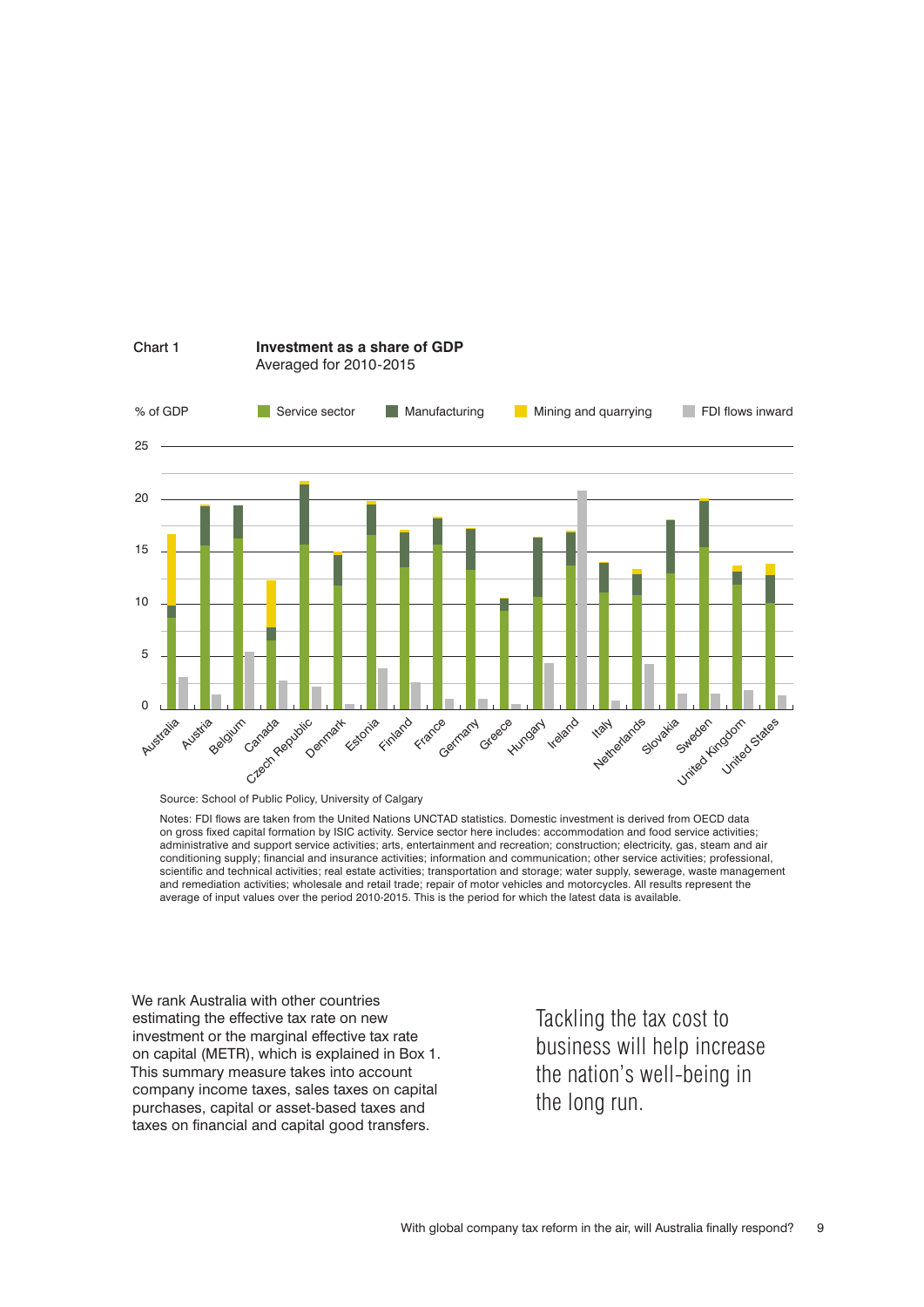#### Measuring tax competitiveness for capital

To evaluate tax competitiveness, a summary measure is provided that takes into the various taxes that directly impact on profitability. The METR on company investments is commonly used in public policy analysis to understand how the tax structure affects capital investment.

A business invests in capital until the return on capital net of taxes and risk costs is equal to the cost of holding capital. At the margin, the investment decision will be affected by taxes paid on capital investments. If taxes increase, the business will earn after-tax returns that are lower than financing costs. The business will then cut back investment, accepting only those projects with a sufficiently high rate of return to cover both financing costs and taxes. Thus, the marginal effective tax rate or the tax wedge is a good indicator of how investment is affected by taxation – the higher the tax wedge, the lower will be investment and vice versa.

For example, suppose companies must pay out in after-tax profits a return (net of risk and taxes) equal to 5 per cent to attract financing from equity and bondholders for a new investment project. If the tax wedge is 50 per cent, it means that the company must earn a 10 per cent net-of-risk rate of return to cover taxes and cost of financing. If the project earns less than 10 per cent as a pre-tax rate of return, the project will not go ahead. Of course, some projects might earn more than 10 per cent rate of return on capital but as long as minimal rate of return is earned, a project will be profitable to undertake. Obviously, if the tax wedge

goes down, more investment projects become profitable since a lower rate or return is acceptable to cover both tax and financing costs.

Briefly, the METR or tax wedge is the portion of capital-related taxes paid as a share of the pre-tax rate of return on capital for marginal investments (on the assumption that businesses invest in capital until the after-tax return on capital is equal to the cost of financing capital). Included are company income taxes, sales taxes on capital purchases and other capital-related taxes such as taxes on capital and financial transfers and asset-based taxes. Municipal property taxes are excluded since effective property tax rates are not observable by industry or across countries. To measure municipal tax effects on investment exactly, the cost of municipal services that are directly funded by property levies should also be subtracted to arrive at the effective property tax rate.

To compare across 43 countries, we include manufacturing and service industries (services include construction, utilities, transportation, communications, trade and other business and household services). Companies invest in structures, machinery, inventory and land to develop their various projects. They use retained earnings, new share issues and debt to fund their projects. Capital structures and financial ratios are the same across countries to isolate tax effects. Inflation rates vary across countries to take into account their interaction with tax system with some such as Chile and Mexico indexing taxable profits for inflation.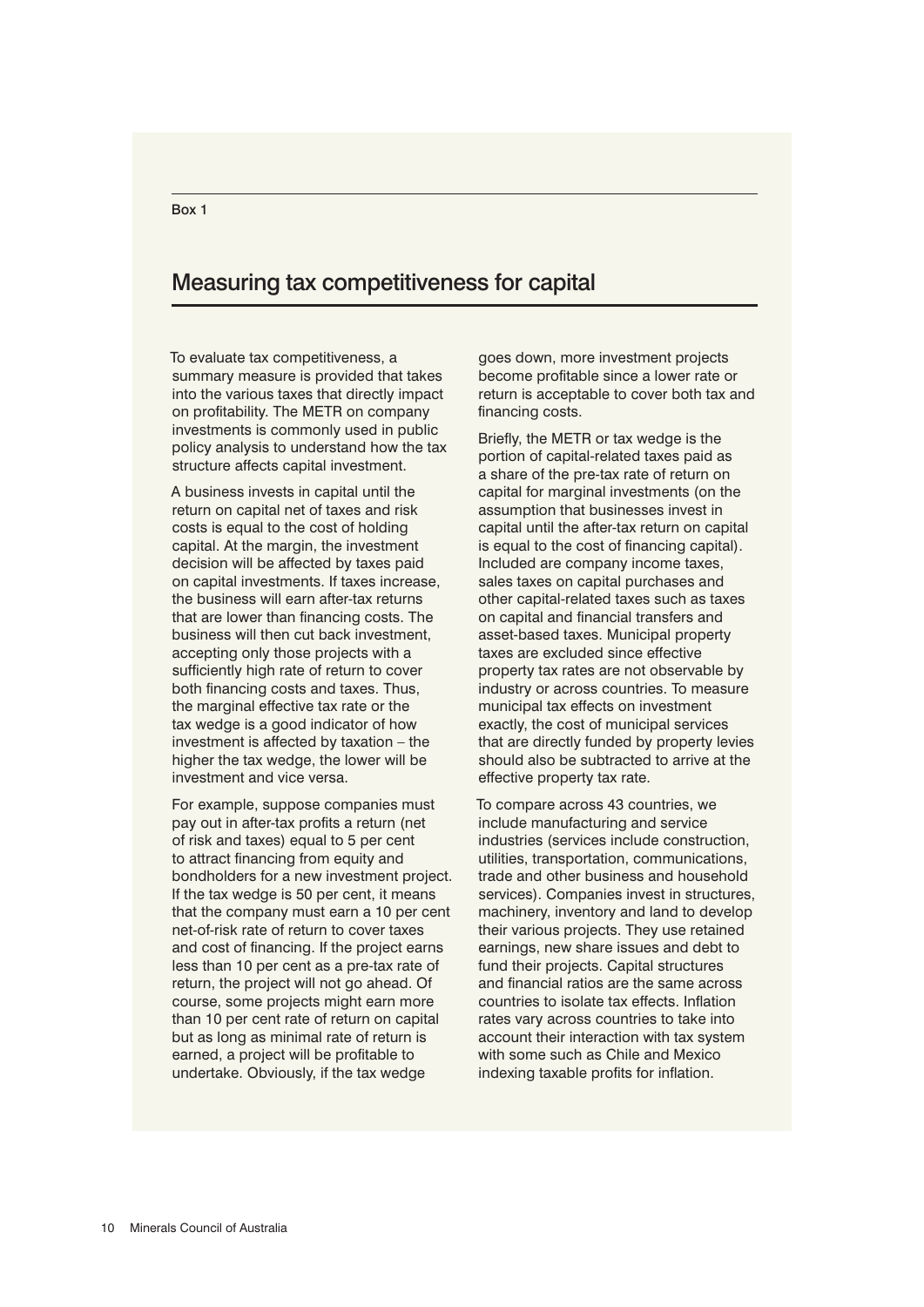# **2 Where does Australia stand today?**

Although we are just at the beginning of 2017, several countries have already revised their company tax policies. Statutory company income taxes have been reduced in some countries.

Base-broadening measures scaling back some cost deductions have also been initiated especially with respect to international income. In other cases, countries have used other business and non-business taxes to make up for the loss in company tax revenues resulting from rate reductions. Overall, a policy of ratereduction-cum-base-broadening or relying on other measures has been a reaction to globalisation – governments seek to encourage investment and to ensure a reasonable level of tax revenues to fund public services.

#### **Company income tax rates continue to fall elsewhere – except Australia**

As shown in Chart 2, Australia's 30 per cent rate is the 10th highest rate of 43 countries, above the simple-averaged statutory company income tax rates in the G20 (28.3 per cent) and OECD (24.8 per cent). While Australia has not changed its company tax rate, the average G20 and OECD tax rates dropped 1 and 1.1 percentage points respectively from 2010 to 2017 (see Appendix for details).

Since 2010, company income tax rates have fallen in **Canada** by about 2.5 points to 26.6 per cent and **New Zealand** 2 points to 28 per cent while the United States has changed little (only some reduction at the state level). Several European countries have reduced company income tax rates as well: **Denmark** by 3 points to 22 per cent;

**Finland** 6 points to 20 per cent; **Italy** by 2.8 points to 28.5 per cent; **Luxembourg** from 29.22 to 27.08 per cent (and a further reduction to 26.01 per cent in 2018); **Slovenia** by 3 points to 17 per cent; **Spain** 5 points to 25 per cent; **Sweden** 4.3 points to 22 per cent; **Switzerland** about 3.25 points to 17.92 per cent, and the **United Kingdom** from 28 to 20 per cent. Other tax rate reductions have included **Israel** by 1 point to 24 per cent (and a further point in 2018) and **Japan** by about 8.5 points to 30.86 per cent.

Some countries have raised their company income tax rates since 2010. Of the G7 industrialised nations, only **France** has raised its company income tax rate from 34.4 per cent in 2010 to 38 per cent in 2017. However it has recently enacted legislation that it will reduce its general company income tax rate by 5.33 percentage points in 2019 for smaller firms and in 2020 for all firms. In Latin America, **Chile** has raised its company income tax rate from 17 to 24 per cent and **Colombia** from 33 to 40 per cent (Colombia eliminated the CREE and a net wealth tax and plans to reduce the company tax rate to 32 per cent by 2019). In Europe, deficit-challenged **Greece** has raised its company tax rate by 5 points to 29 per cent, and **Iceland** by 2 points to 20 per cent, which remains less than the world average. In other countries, including Australia, company income tax rates have changed little or none at all.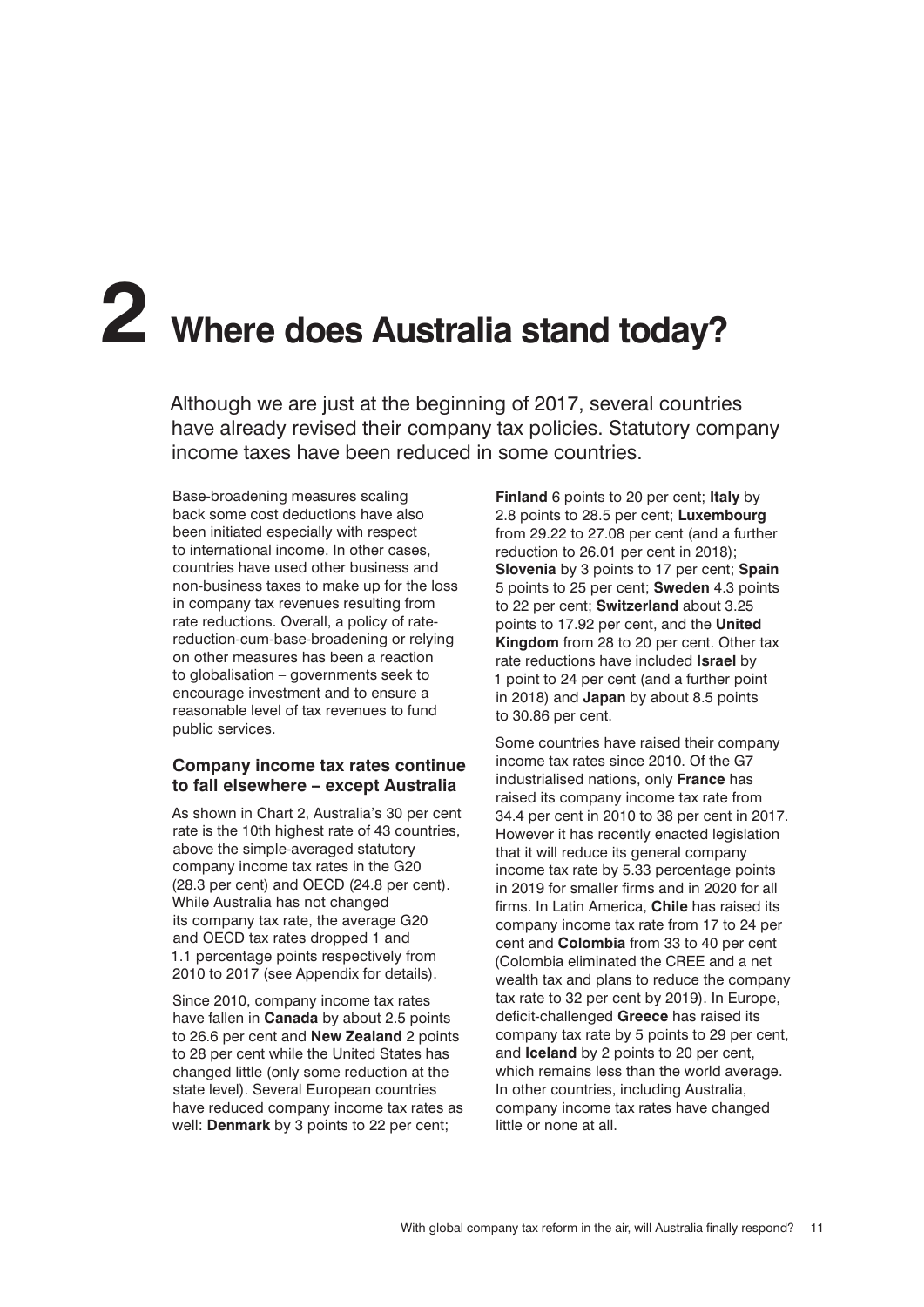



By country, 2010 and 2017 (%)

Source: Ernst & Young LLP. Note that tax rates include national and sub-national company income tax rates as well as surtaxes of various types.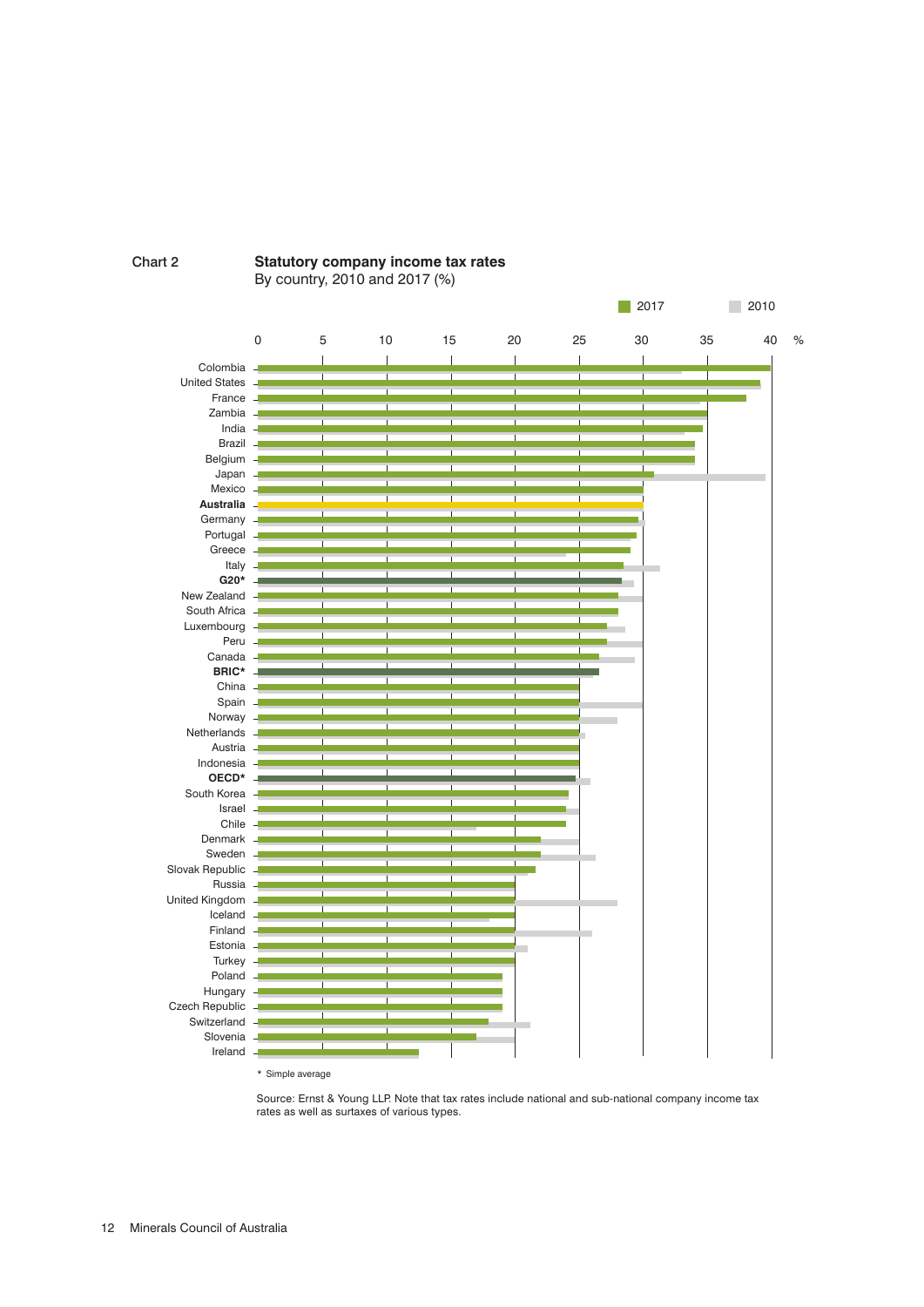

#### Chart 3 **Australia's METR compared to groupings of countries**

#### **The overall tax burden on investments has declined globally**

Company income tax rates are only one variable relevant to the tax burden on new investments. As mentioned above, tax depreciation, investment tax credits and inventory cost deductions affect the tax cost on investments. Further, many countries impose other taxes on investments such as stamp duties in Australia. When accounting for all tax provisions related to investment decisions, Australia is the 36th least tax competitive country (7th highest tax burden) with a METR of 28.7 per cent (Chart 3). Compared to the G20, this is 1.4 percentage points above the simple-averaged G20 METR of 27.4 per cent and the simple-averaged OECD METR of 19.2 per cent. On the other hand, Australia's overall tax system is quite competitive relative

to the BRIC (Brazil, Russia, India and China) with a simple-averaged METR of 40.3 per cent.

Similar to Australia, the four BRIC countries have changed little their overall METR since 2010. However the G20 countries (which includes BRIC) have reduced their METR by 1.6 per centage points since 2010. The OECD simple-average METR has also declined by 0.8 per centage points since 2010. Chart 4 provides the individual rankings of countries based on their METR.

The opportunities to broaden the tax base to reduce distortions in the tax system vary by country. Some countries, including Australia, have generally tried to match tax deductions with economic costs, thereby leading to a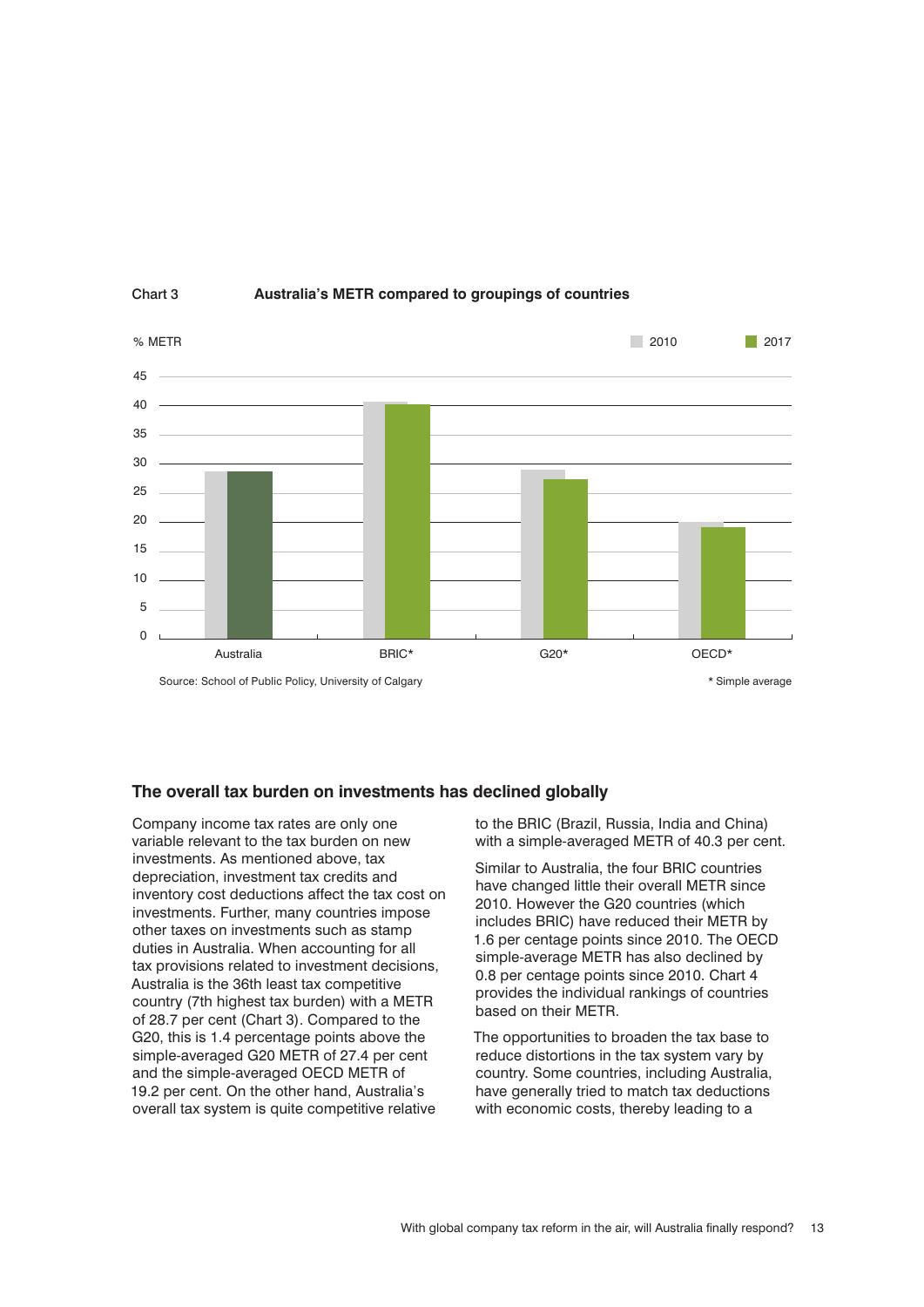

Source: School of Public Policy, University of Calgary.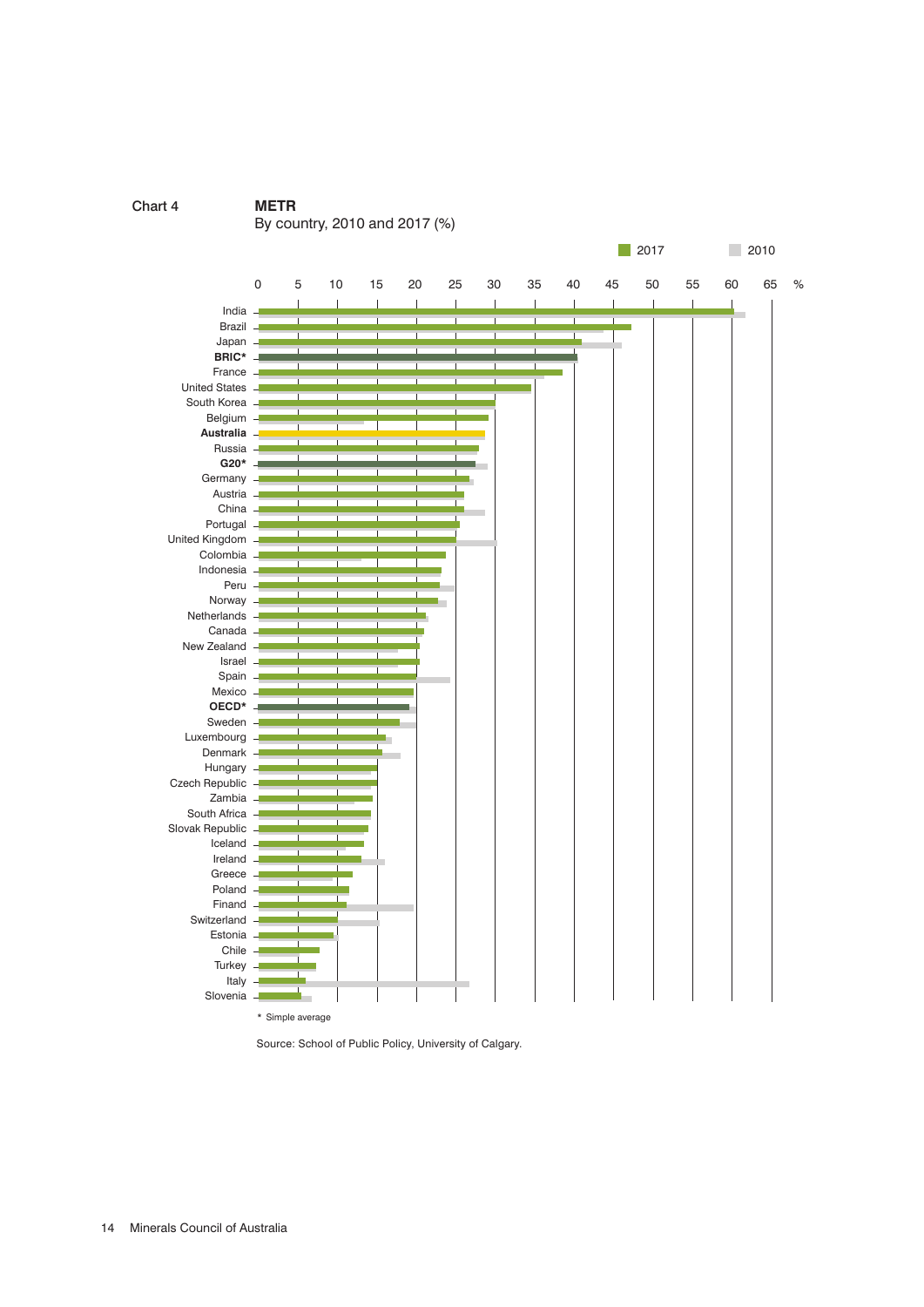

Source: School of Public Policy, University of Calgary.

better level-playing field for investment across business activities. Others have room to reduce tax incentives in favour of reducing company tax rates. As shown in Chart 5, the disparity in METRs across manufacturing and service industries is only significant in some countries. Those countries that favour manufacturing industries include **India** (20.4 percentage points due to company tax preferences and the VAT); **Canada** (10.5 per centage points due to accelerated depreciation); **Iceland** (4.9 per centage points), and the **United States** (3.9 points in favour of manufacturing due to a corporate rate reduction). Services are favoured over manufacturing in China, Columbia, Indonesia, Russia and Zambia ranging from about 4 to 6.5 percentage points.

Besides adjusting company income tax rates, several significant reforms have taken place

in individual countries since 2010. **Belgium** has reduced its allowance for company equity financing since 2013, resulting in an upward adjustment in their METR while **Italy** has revised its equity financing allowance upwards since 2012.

**China** has eliminated one of its transfer taxes, the Business Tax, reducing transfer taxes on real estate from 9 to 5 per cent. So has **Ireland –** it reduced its real estate transfer tax from 6 to 2 per cent. **Spain** also reduced its real estate transfer tax from 1.38 to 1.13 per cent and **Switzerland** eliminated a capital tax of 0.16 per cent on assets in 2015.

Along with a company income tax hike, **Colombia** has eliminated its initial allowance of 30 per cent for machinery and equipment as of 2011. **New Zealand** has scaled back tax depreciation allowances for machinery

With global company tax reform in the air, will Australia finally respond? 15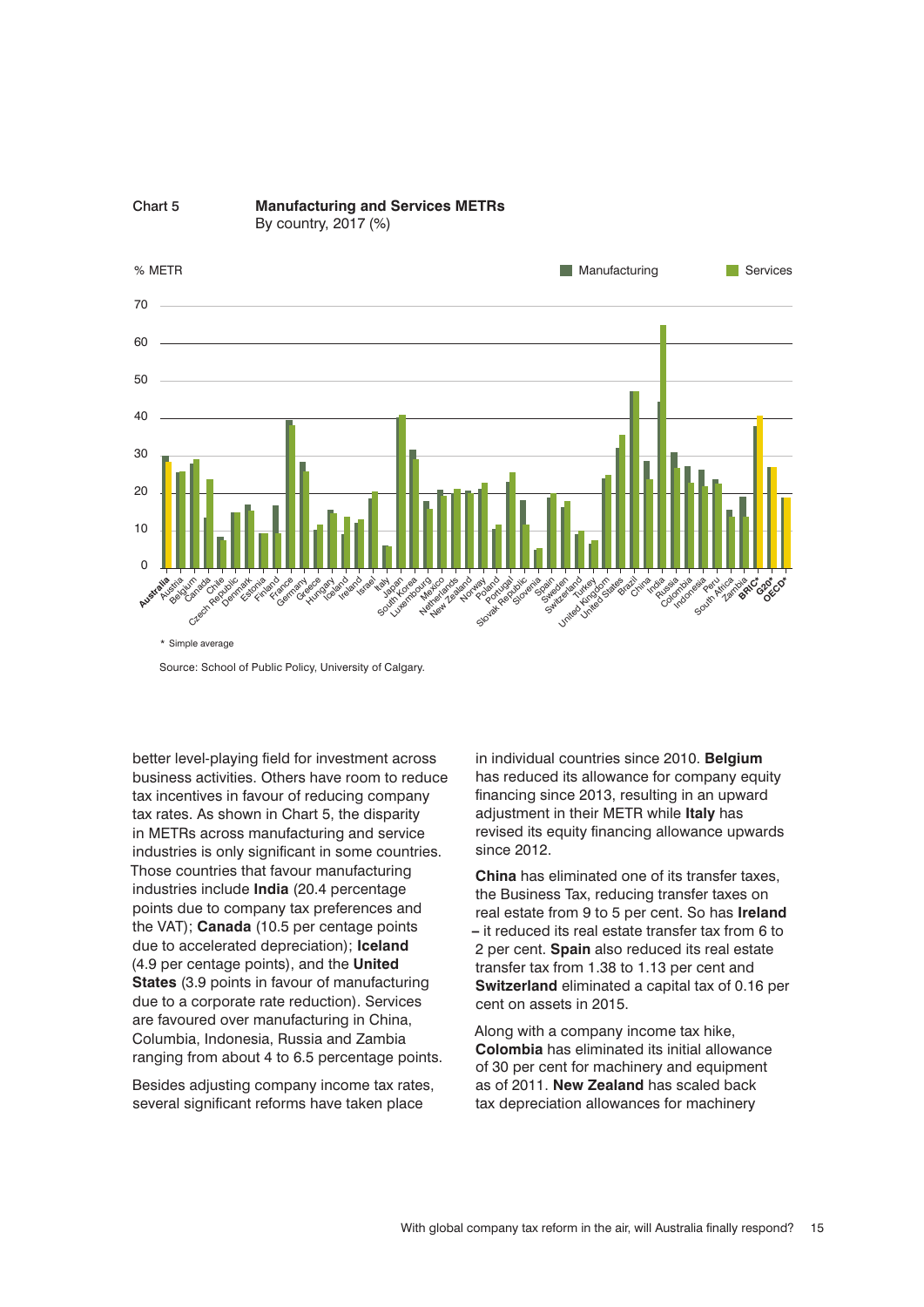

Source: School of Public Policy, University of Calgary.

and equipment although it has lowered its company income tax rate by 2 points, as mentioned above.

While there is a correlation between the statutory company income tax rate and the overall tax burden on investment (the METR), the relationship is not one-to-one. Some countries such as Brazil, India, Japan, Korea and Russia have high tax burdens on investment because they resort to other taxes that impede capital formation (see Chart 6). Australia's stamp duty, for example, increases the METR on new investments from 25.4 to 28.7 per cent. Some other countries have low METRs but high company income tax rates since they provide accelerated cost deductions or tax credits. In the case of Belgium and Italy, for example, an allowance is provided for the cost of equity financing substantially reducing the METR even though the company income tax rates are 34 and 28.5 per cent respectively.

#### **In summary**

On average, countries have been reducing tax burdens on investment including company income tax rates. Australia has changed little since 2010 – its company income tax rate is now 10th highest among 43 countries surveyed in this study (9th highest among OECD countries). Australia taxes more heavily investments in manufacturing and services compared to most other countries. Thus, in terms of tax competitiveness for business investment, it is 33rd highest among 43 countries. This high company tax burden on investment in manufacturing and services is primarily due to Australia's relatively high company tax rate, as well as its stamp duties.

Given Australia's relatively poor investment performance in manufacturing and services, its company taxes may serve as one impediment and worthy to consider for reform.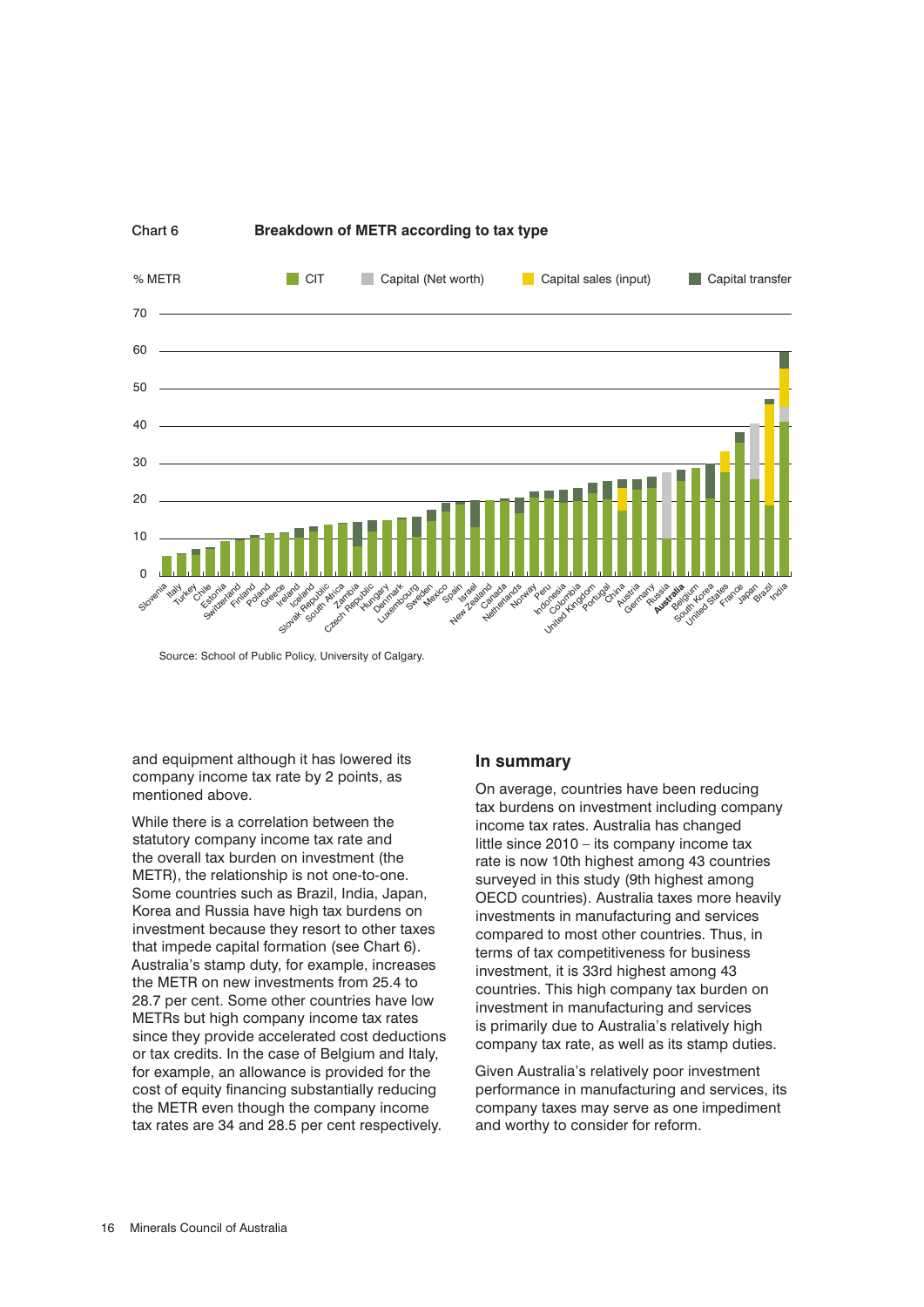## **3 Mining tax competitiveness**

Australia's mining sector is a key part of its economy. The two largest mining products are iron ore and coal, which account for approximately 70 per cent of 2014-15 value-added of metal, coal and non-metallic minerals and quarrying in Australia.<sup>8</sup>

In this section, we shall compare the taxation of iron ore and coal with 11 major producing economies including Brazil (iron ore only), Canada, Chile (iron ore only), China (coal only), Colombia, Indonesia (coal only), Peru (iron ore only), Russia (coal only), South Africa, the United States and Zambia (iron ore only).

Mining differs from manufacturing and services in that mining companies must explore for and develop reserves before making them available for extraction.<sup>9</sup> Thus, unlike our previous analysis, we consider exploration and development as investments in addition to the capital expenditures that arise once the mining firm extracts the resource to be sold in markets.

Resource levies on mining not only include company income taxes, sales taxes on capital purchases and other capital-related levies, but also resource taxes or royalties. Resource taxes or royalties are payments by private producers who are invited by governments to extract resources that are often publicly owned. Governments will maximise their payments by assessing a levy on the rents earned by the industry;

rents being defined as the difference between revenues and economic costs of production.10 They do less well in capturing rents by using levies that distort investment and production decisions.

In the absence of taxes and royalties, the producer will invest in projects until the return on exploration, development and extraction activities is equal to the economic cost of using labour and capital resources (when such returns are below costs, the producer will not take on additional investment or production).

At the margin where returns are equal to costs, the mining firm earns no rents and therefore should in principle pay no resource taxes or royalties if only rents are being taxed. However, this is not the typical case – royalties, for example, based on production volumes or value will create a wedge between pre- and post-tax rates of returns for marginal investments. We therefore calculate marginal effective tax and royalty rates (METRR) on capital that takes into account both general and mining-specific levies that impede investment (detailed tables are provided in the Appendix).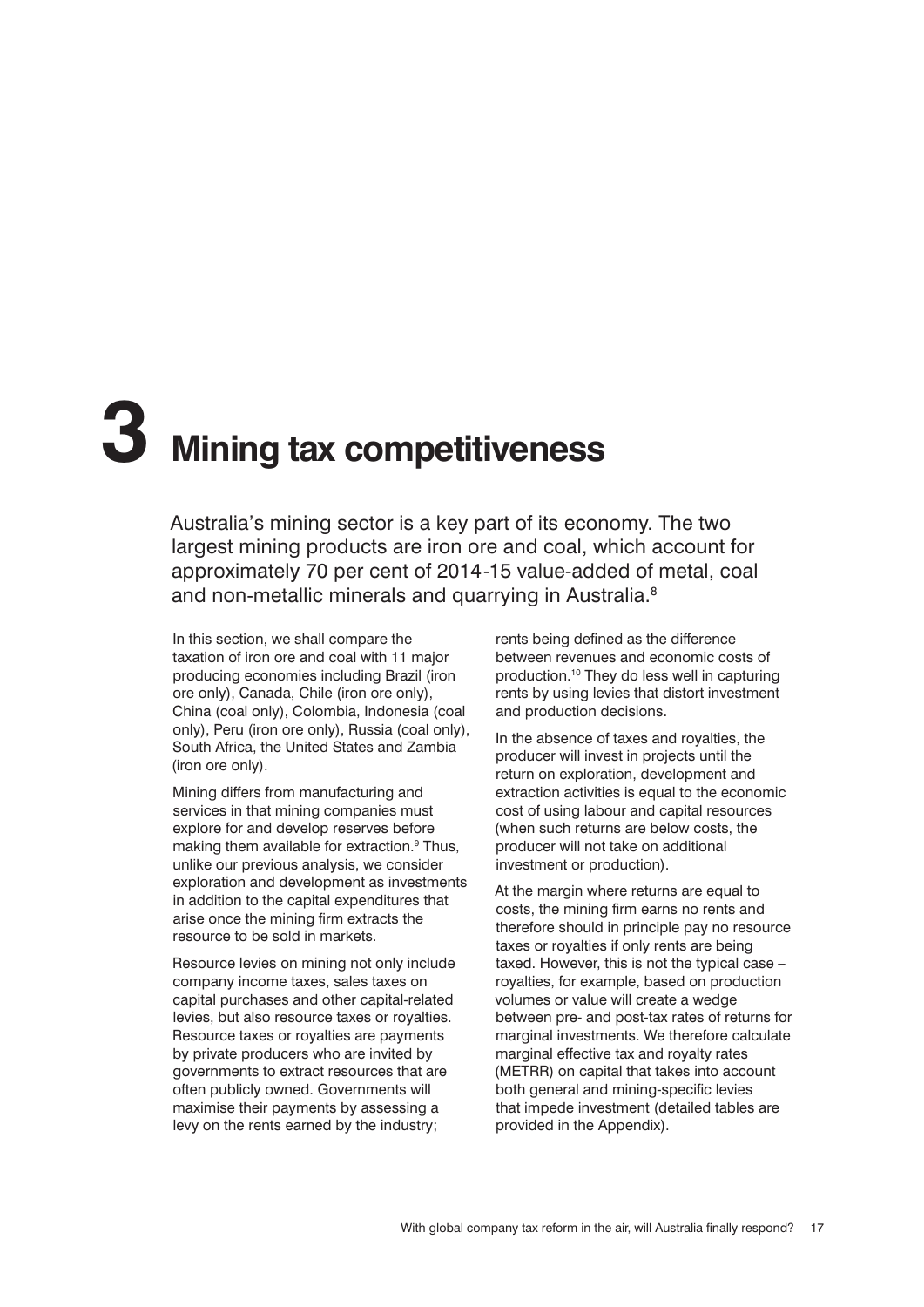



Source: School of Public Policy, University of Calgary

#### **Iron ore**

In Chart 7, we compare the METRR on iron ore in Australia with eight other countries.11 Currently, Australia levies the highest METRR on capital at 37.8 per cent, except for South Africa, which is at 39.7 per cent. The Australian tax burden on mining is more than double that in Brazil (15.6 per cent) and Chile (14.6 per cent). It is more than triple in Canada (Quebec) at 10.5 per cent.

As we show in Chart 7, a proposed \$5 per tonne royalty charge in Western Australia would increase Australia's METRR to 45.2 per cent from 37.8 per cent, making Australia the least tax competitive jurisdiction for iron ore investments among the 10 countries.

Overall, the key reasons for Australia having a relatively high METRR are the following:

- A higher company income tax rate than most countries except Colombia, the United States and Zambia
- A higher royalty rate (rising up to 7.5 per cent) compared to Brazil at 2 per cent, Colombia at 5 per cent and the United States (roughly 2.5 per cent in Minnesota)
- Unlike Australia, several countries have resource levies that apply to production value net of cost deductions as in the cases of Canada, Chile and Peru
- Australia also has a stamp duty although many other countries have transfer taxes, sales taxes on capital purchases or assetbased taxes.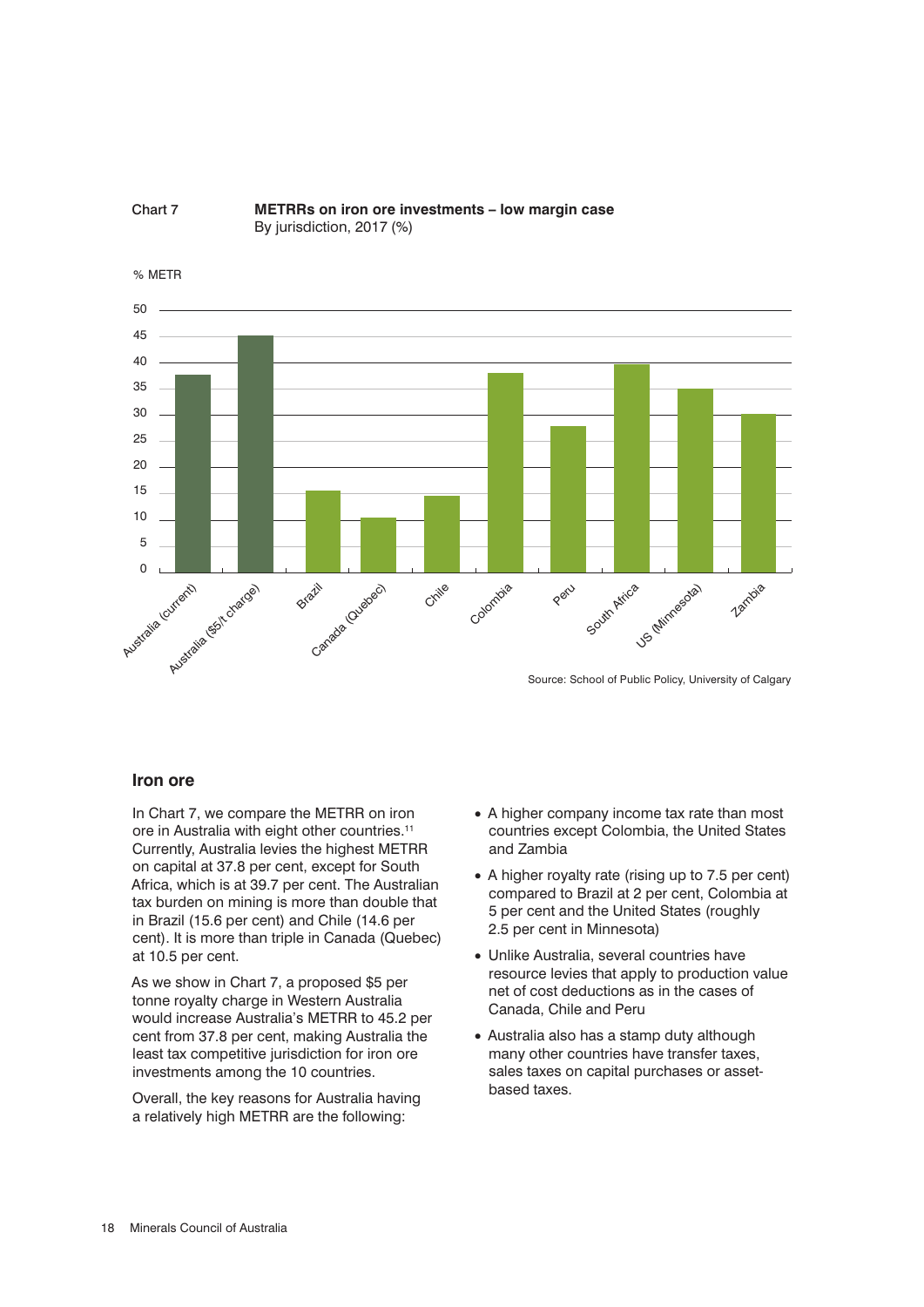

#### **Coal**

Australia produces both metallurgical and thermal coal for domestic consumption and export. In Chart 8, we compare Australia's Queensland and New South Wales METRRs on investments with 12 other jurisdictions (four countries plus three Canadian provinces, three Chinese provinces and two US states for both metallurgical and thermal coal sectors).<sup>12</sup>

The METRRs on metallurgical coal investments in Queensland and New South Wales are equal to 44.4 and 39.3 respectively. Thermal coal production faces METRRs in Queensland and New South Wales of 37.1 and 39.3 respectively. The tax burden on coal investments in Australia is in the middle of the pack – less than Colombia, Indonesia and the US producing regions, more than in Canada and Russia, and roughly on par with China and South Africa.

Unlike iron ore which is less favourably taxed in Australia compared to most jurisdictions, coal levies are about average among the 12 other jurisdictions. Australia is less competitive than Canada and Russia due to higher mining levies in Australia (Canadian provinces provide deductions for costs under their mining taxes and Russia has a low royalty rate). Higher METRRs found in other countries compared to Australia are primarily due to a less favourable treatment of exploration expenses (Colombia, China, Indonesia and United States), a much higher company income tax rate (Colombia and the United States) and higher royalty rates (Virginia and Wyoming).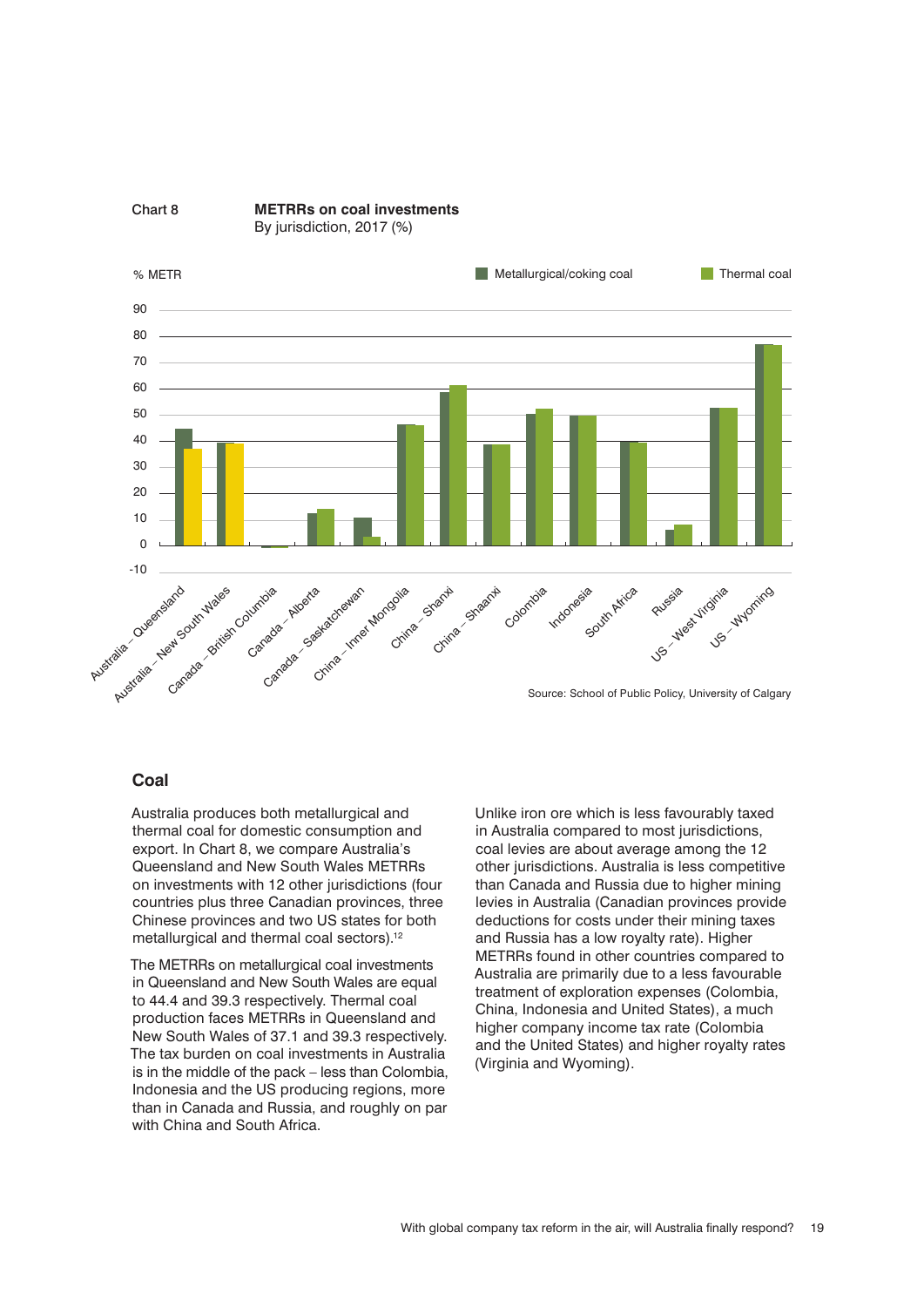# **4 Time for company tax reform?**

Important benefits are realised from reform of the business tax structure: more investment and higher incomes for workers.

#### **1. The investment benefit**

Tax reform that reduces the tax wedge between pre- and post tax rates of return on capital encourages more capital investment and ultimately, job creation and higher incomes for incomes.

#### **Some common myths**

At times, some have argued that company taxes do not affect investment decisions even though most companies today decide on investment plans according to their aftertax profitability.

- An erroneous and poorly done methodology is to conclude that tax reductions are unrelated or negatively related to investment since investment was robust in the 1950s when company income tax rates were close to 60 per cent and not as strong when company taxes were reduced in later years.<sup>13</sup> Two flaws are common in this type of analysis:
	- 1. Statutory corporate income tax rates are not the correct measure of effective tax rates on investment. Instead the marginal effective tax rate as measured in this study and elsewhere is appropriate to use since it accounts for tax base adjustments (such as depreciation, inventory and financing costs), tax credits and other taxes affecting capital investment.
	- 2. Further, other variables affect investment, not just taxes. It is not that taxes have no effect but it is important to delineate between different factors that influence investment. No doubt,

the global financial crisis led to a sharp fall in investment due to less aggregate demand even if taxes were being reduced after 2008 in many countries. The question is whether the decline in investment would have been greater in those countries that did not reduce company taxes. Economic studies tend to support that this would be the case as discussed below.

• Another argument against reducing company tax rates is that the tax reductions are not effective due to tax crediting by foreign investors against home liabilities. This argument, however, is not as significant as it would seem. Most countries now exempt foreign profits accruing to their resident multinationals – any reduction in company taxes in Australia would be effective in encouraging investment there. The United States is one major capital-exporting country that continues to tax profits remitted to US parent companies with a credit for foreign taxes paid on global income. However, US parents avoid paying tax on remitted earnings either by leaving a majority of profits in foreign jurisdictions or by tax planning (socalled 'tax rate averaging') by remitting simultaneously high and low tax income from foreign sources so that no US tax is paid on remitted income (foreign tax credits are more than US tax liabilities). For example, it has been estimated for Canada that less than 10 per cent of company income taxes are creditable against US taxes even though Canada is highly reliant on US foreign direct investment (more so than Australia).<sup>14</sup>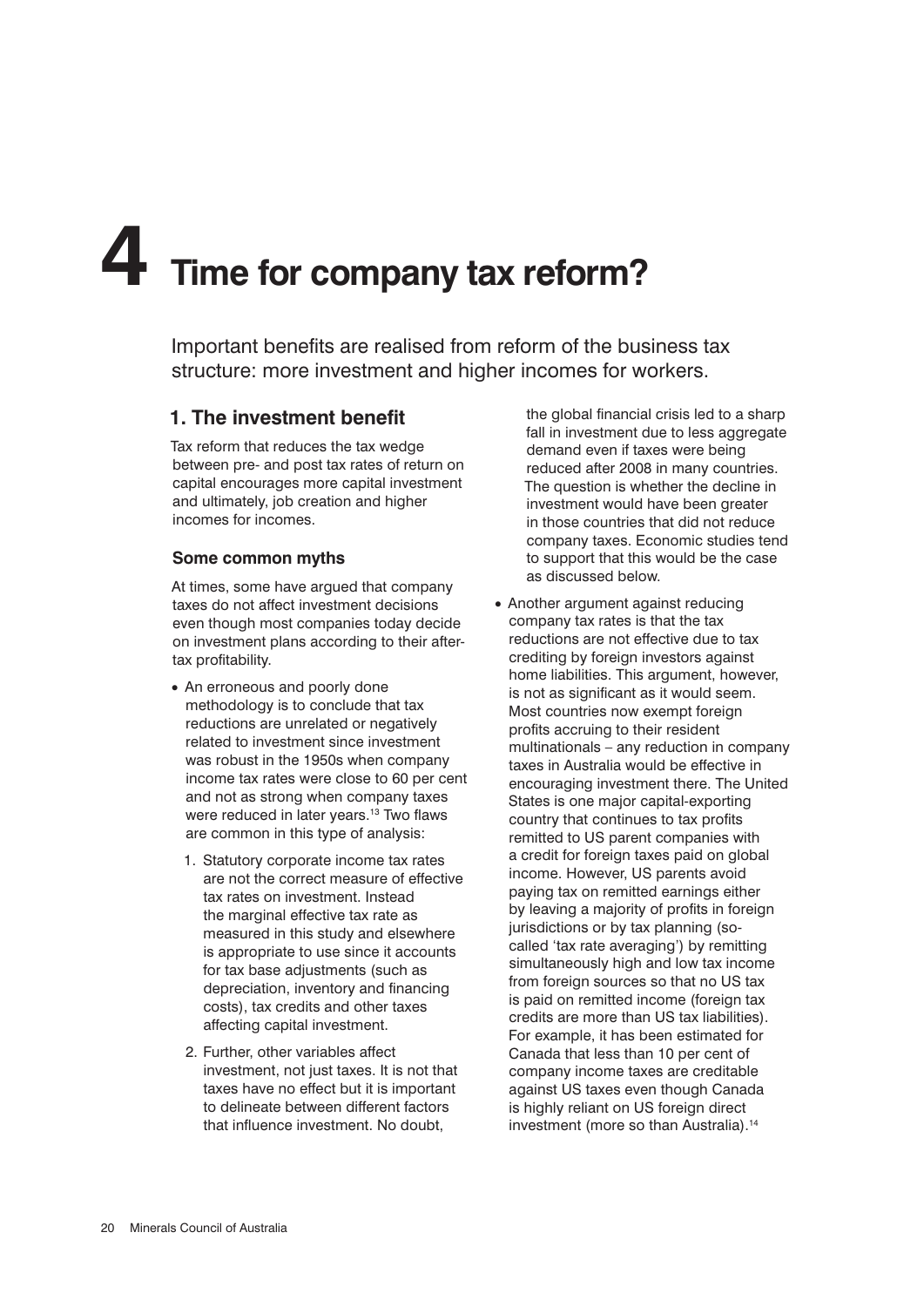Tax reform that reduces the tax wedge between pre- and post tax rates of return on capital encourages more capital investment and ultimately, job creation and higher incomes for incomes.

- It is claimed that the Australian dividend tax credit (dividend imputation) would be reduced if the company tax were cut, thereby undoing its impact on investment for domestic investors. The tax credit is used to avoid double taxation of dividends at company and personal levels by enabling Australians to reduce personal tax payments on dividends by a tax credit equal to company taxes paid per share. While this policy ensures a level playing field amongst different sources of finance, two effects blunt its impact on investment decisions. First, retentions are a major source of equity finance for business investment – the dividend tax is not relevant since reinvested profits increase the value of firm, resulting in personal income subject to capital gains tax on share disposals (therefore, only the capital gains tax rate is relevant). Second, the Australian dividend tax credit is not provided for foreign investors who are relied upon by Australian multinationals to provide equity finance when domestic sources are exhausted. Taking into account both of these factors, the dividend tax credit is largely irrelevant to business investment decisions at least for large companies.
- Another criticism of company tax reductions is that it will simply increase profits of oligopolists rather than be spent on investment and employment.15 This argument is also fallacious since the incidence of company taxes on consumer prices and profits is not known – it is highly dependent on the characteristics of markets and firm strategies.<sup>16</sup> What is known is that oligopolists would restrict supply leading to a distortion between consumer prices and incremental costs of production. The

policy aim should therefore be to increase production, which is best dealt with by competition policy. Company taxes only aggravate the distortion.

#### **What we do know**

With reduced investment, economies grow less quickly since machines, structures and intangible assets (such as research and exploration) are needed to produce goods and services in later years. A conservative estimate is that each 10 per cent increase in the cost of capital (adjusted for the METR, which adds to the cost of capital) causes a long-run decline of 7 per cent in a country's capital stock. Studies focusing on foreign direct investment show an even bigger impact, with foreign direct investment flows growing as much as 2.5 per cent for each one point reduction in the corporate income tax rate.<sup>17</sup>

Some taxes particularly harm economic growth by distorting work, investment and risk-taking decisions resulting in the economy's resources not being put their most profitable use. This economic cost is the 'deadweight loss' of taxation – the loss of consumption or production caused by tax distortions.18 Adding this deadweight loss to the cost of raising a dollar of taxes is known as the 'marginal cost of taxation'*.* As discussed in our previous report, an Australian Treasury study found that company income tax and stamp duties impose the highest marginal cost of taxation: \$1.50 (in the base case) and \$1.72 for the company income tax and stamp duties respectively.19 On the other hand, the marginal cost of taxation for the GST is \$1.19 and for land and municipal taxes, the marginal cost is less than \$1.00, which would be better taxes to rely upon from an economic cost perspective.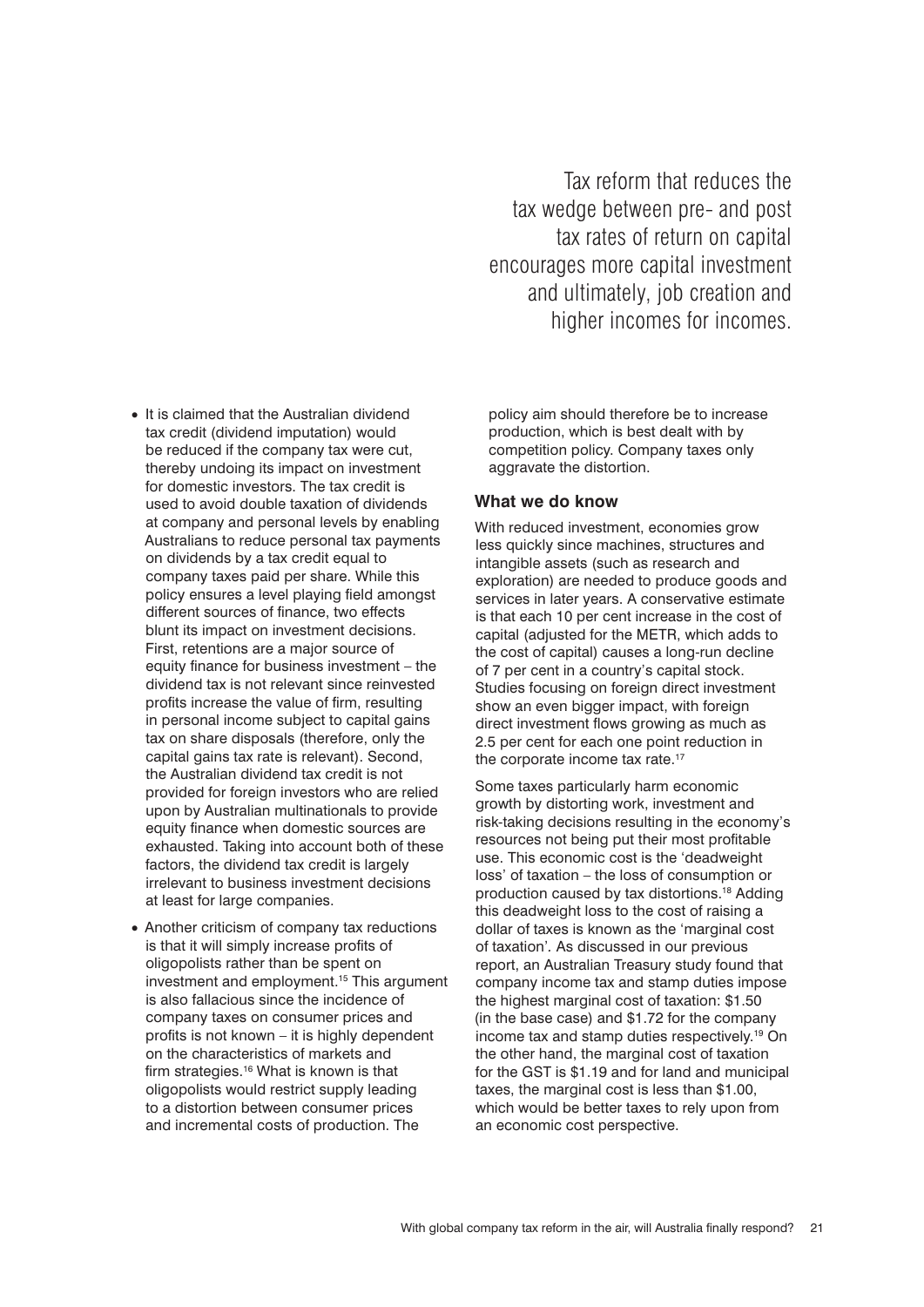#### **2. The income benefit**

While the legal incidence of the company tax falls on the corporation, its economic incidence is another matter. People ultimately pay company taxes through higher consumer prices, lower wages or returns paid to owners. While the public may view that taxing corporations improves fairness by making the rich pay more, recent economic analysis confirms that this is unlikely the case.<sup>20</sup>

In a small open economy, company taxes cannot be easily shifted back to domestic or non-resident owners by reducing returns since investors shift their funds to other opportunities in international markets where returns are higher. The tax tends to be recovered by raising prices on consumers or by reducing wage payments to labour, including layoffs, or rents paid to landowners.

The world is much more complicated than suggested by the assumption of a 'small open economy'. Studies have shown that investors have a 'home bias' to invest in domestic securities resulting from institutional or informational barriers to trade. Smaller companies have little or no access to international markets so that home bias is most important in these cases. Further, when company taxes are increased, they can impact on the old capital values leading to windfall losses to owners (and vice versa for company tax reductions). However, the windfall loss (gain) will be blunted by profits being shifted to (from) other jurisdictions in response.

Estimates of the incidence of company taxes vary but most show a large share of the company income tax is ultimately paid by labour. Harberger shows that labour bears almost 96 per cent of the burden of company tax.21 In a similar vein, Randolph shows that labour bears 70 per cent of the company tax in the United States.<sup>22</sup> Hassett and Mathur find that company tax rates affect wage levels across countries with a 1 per cent **increase** in company tax rates leading to nearly a

0.5 per cent fall in wage rates."<sup>23</sup> Arulampalam et al. estimate that a \$1.00 increase in the tax liability leads to a \$0.64 reduction in total compensation in the short run, and a 49 cents reduction in the long run for the United Kingdom.24 Liu and Altshuler estimate that a \$1.00 increase in company tax revenue decreases wages by approximately \$0.60 in the United States.25 An Australian Treasury paper estimates that two-thirds of the company tax falls on workers in the long run for Australia.<sup>26</sup>

Thus, a large share of company income tax is shifted onto labour through higher consumer prices (thereby reducing the purchasing power of money), wage cuts or layoffs. When this occurs, the effect of the company income tax is to make the company tax regressive, hitting more heavily low income Australians compared to upper income Australians.

#### **Company tax reform discussions heat up**

Governments have been disappointed with economic growth and investment, which has been endemic in most industrialised countries since the 2008 financial crisis. Some countries have been growing more quickly these days such as Ireland, exemplifying the impact of their unique company taxes on prospects for growth. The recent victory by Donald Trump in the United States who promises deregulation and tax reform has lead to a sharp increase in stock values of American companies, reflecting the expectations of investors, rightly or wrongly, with respect to growth prospects.

US tax reform is uncertain, requiring passage through the House of Representatives and the Senate as well as sign off by the President. However it would be useful to consider its implications for Australia's competitiveness.

To model the impact of a dramatic reform, we look at two simple reforms. The first is a modified 'Trump Plan' assuming a 15 per cent federal company tax rate (about 20.6 per cent combined federal-state company income tax),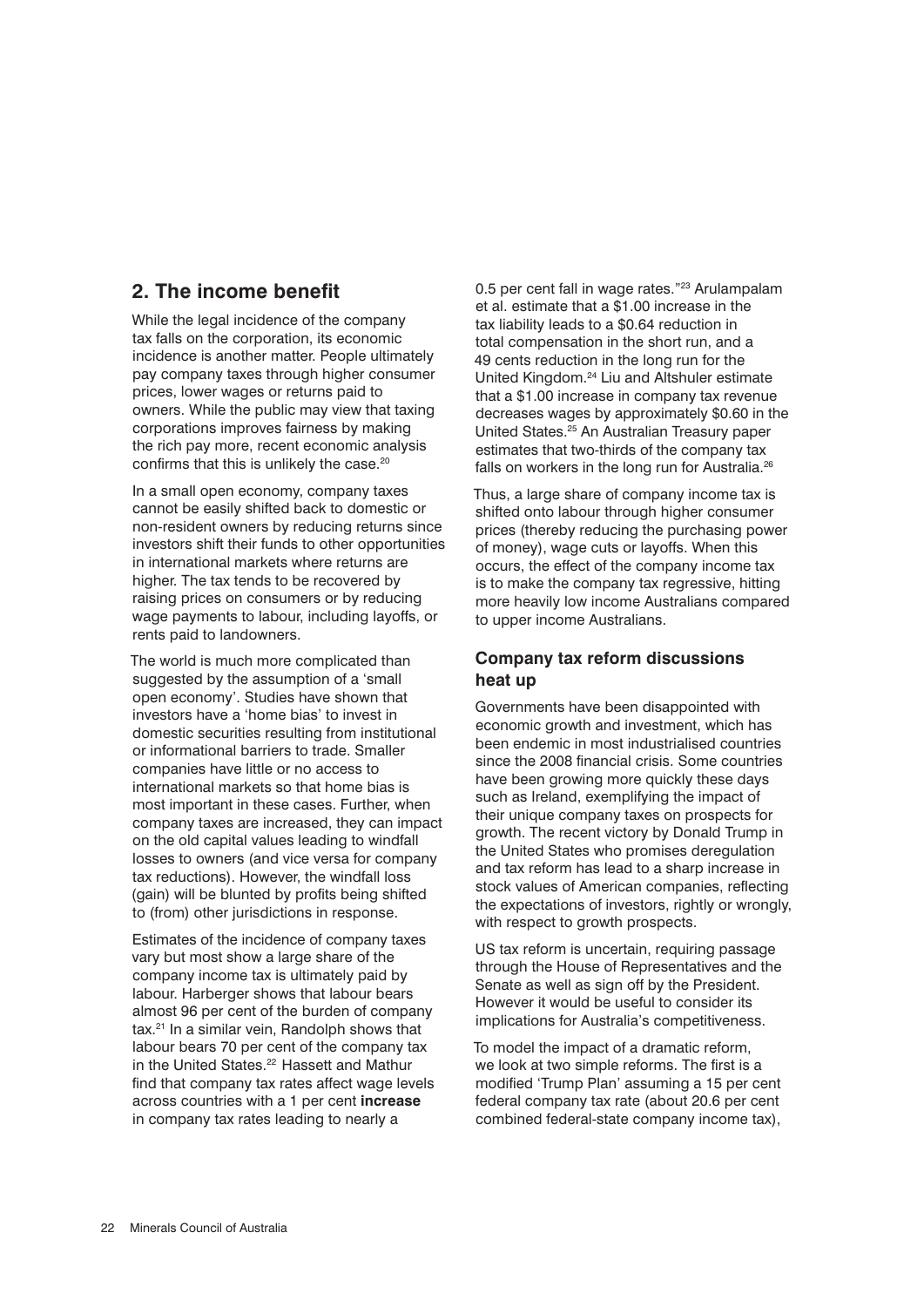US tax reform would dramatically result in Australia having a much higher tax burden investment compared to the United States, a reversal of the past two decades.

#### Table 1 **METRs for Australia and the United States: Impact of US reform**

|               | Australia (%) | Current US (%) | Trump plan $(\%)$ | Ryan plan (%) |
|---------------|---------------|----------------|-------------------|---------------|
| Manufacturing | 29.9          | 32.1           | 10.8              | 10.8          |
| Services      | 28.6          | 36.0           | 24.9              | 17.7          |
| Total         | 28.7          | 34.6           | 19.8              | 15.5          |

Source: School of Public Policy, University of Calgary

expensing of capital in manufacturing only (no net interest deductibility), higher levies on foreign profits and some other marginal base broadening. The second is the 'Ryan Plan', proposed by Speaker Paul Ryan of the House of Representatives with the expensing of capital (no net interest deductibility) at the federal level (state company income, sales and franchise fees remain). From Table 1, it is clear that this US tax reform would dramatically result in Australia having a much higher tax burden investment compared to the United States, a reversal of the past two decades. It will be a policy development of significant importance to those countries that are trading partners with the United States.

Regardless there are good reasons, as discussed above, for Australia to proceed with a reduction to the company income tax rate that has remained unchanged for over a decade and a half.

• A 5 point reduction as proposed by the Henry Report would encourage more

investment as well as provide higher incomes for workers.

- The reform of stamp duties such as by shifting taxes to a property tax would encourage companies to shift resources from low to high productive uses since fewer obstacles to readjustments of capital allocations.
- Resource levies meant to tax rents earned by companies should be reformed to provide cost deductions to remove burdens on marginal investments similar to Canada, Chile and Peru. This would make Australia's resource tax system more attractive, similar to other countries such as Canada and Chile.

While Australia could reduce the revenue loss by scaling back tax preferences for small business and some accelerated cost recoveries in a few cases, its company tax system provides few opportunities for base broadening. Any budgetary consequences will likely require some adjustments in other taxes or expenditure programs.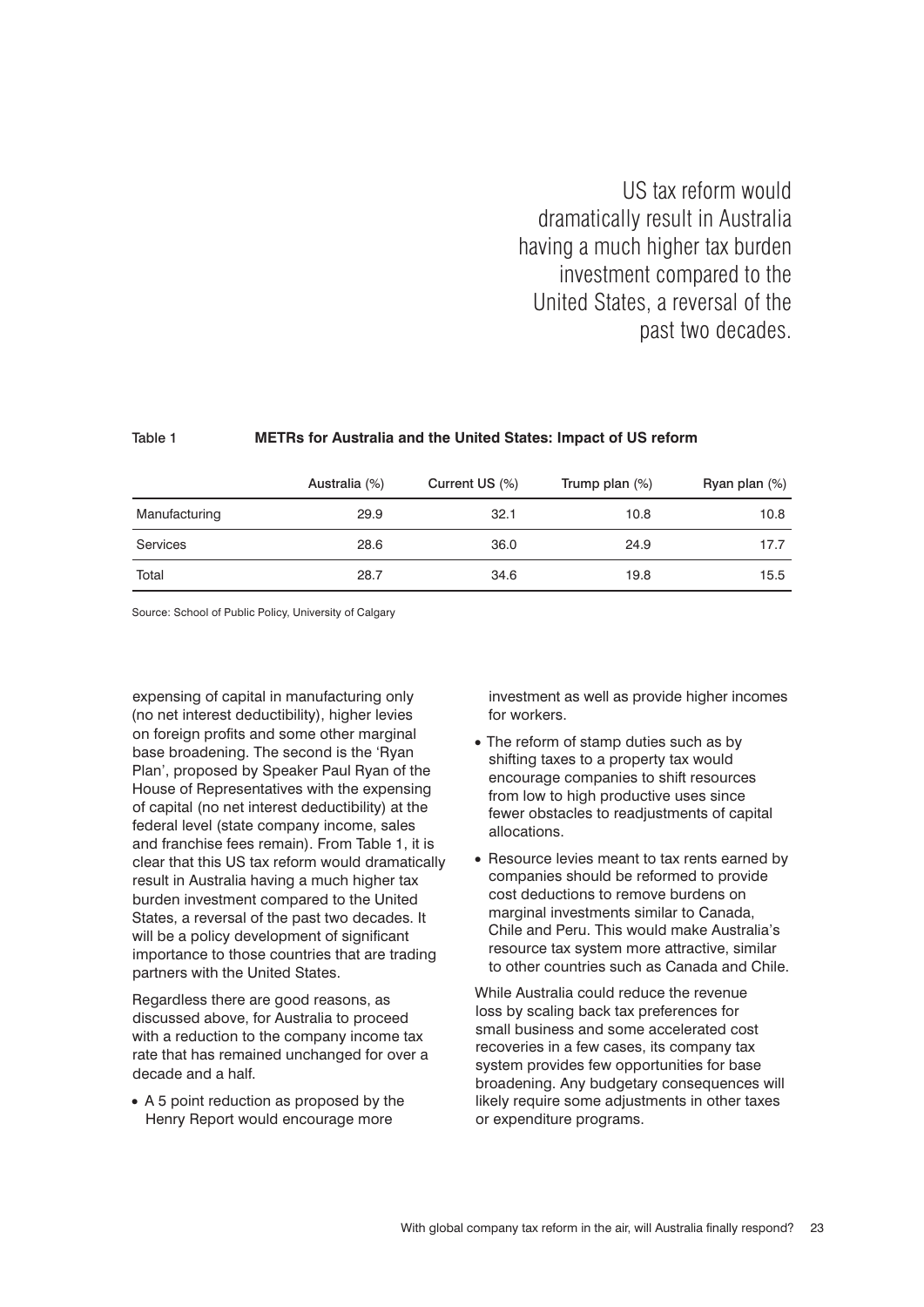## **Conclusion**

Almost half of the industrialised countries have reduced company income tax rates since the 2010. They have done so for good reason.

The rate reductions, accompanied with some base broadening initiatives, encourage investment, reduce differences in tax burdens across business activities and have made it more attractive to keep profits, thereby helping shore up tax revenues.

Australia has stood pat. Australia's statutory company income tax rate of 30 per cent is 9th highest of 33 industrialised economies and 5 points higher than the average statutory company income tax rate among OECD countries.

Taking into account other features of company income taxes and other capital-related taxes, Australia's tax burden on new investments in manufacturing and service industries is 28.7 per cent. This is over 9 percentage points more than the OECD average of 19.2 per cent. New investments in manufacturing in Australia are taxed at a rate at 29.9 per cent, which is 11 percentage points more than the OECD average of 18.9 per cent.

With respect to mining, iron ore mining is heavily taxed at 37.8 per cent, second highest next to South Africa (39.7 per cent) and more than 7 other major iron-producing economies (Quebec at 10.5 per cent is the lowest). If the royalty rate in Western Australia were raised by a proposed \$5 per tonne of production, the Australian tax burden on capital investment in iron ore production would make Australian investments in iron ore the least competitive at 45.2 per cent. Australia's effective tax rates on coal investments are in the middle of the pack amongst world leading producers.

Australia should consider company tax reform. This would include a 5 point reduction in the company income tax rate, the elimination of stamp duties (in favour of other real estate taxes) and more profit-sensitive and internationally competitive state and territory mining royalty regimes. Other countries have followed this path with United States looking to join the pack. Australia should do the same.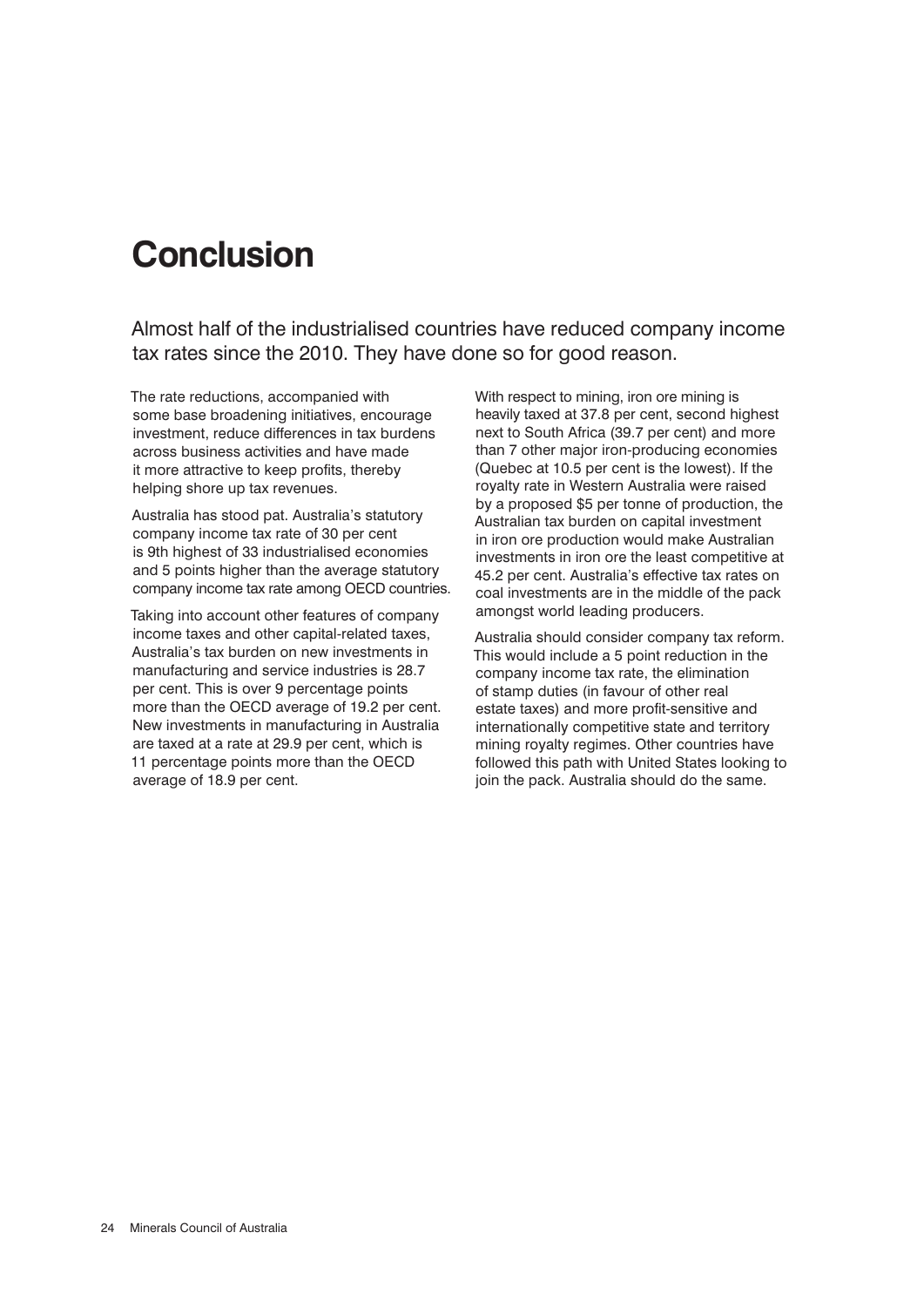## **Appendix**

#### **Data and parameters used in the model**

| Table A1<br><b>METRs and country data</b><br>By sector and country (%) |         |      |                             |      |      |      |                          |      |      |                |           |                  |                  |
|------------------------------------------------------------------------|---------|------|-----------------------------|------|------|------|--------------------------|------|------|----------------|-----------|------------------|------------------|
|                                                                        |         |      |                             |      |      |      |                          |      |      |                |           |                  |                  |
|                                                                        |         |      |                             |      |      |      |                          |      |      |                |           |                  |                  |
|                                                                        | Overall |      | Manufacturing Oidescreendal |      |      |      | Manufacturing Oifference |      |      | Etlective rate | Inflation | Taxabasa ciation | Inventory inting |
|                                                                        | 2017    |      |                             |      | 2010 |      |                          |      | 2017 | 2010           |           |                  |                  |
| Australia                                                              | 28.7    | 29.9 | 28.6                        | 1.3  | 28.7 | 29.9 | 28.6                     | 1.3  | 30.0 | 30.0           | 2.3       | $2.6 - 22.1$     | Optional         |
| Austria                                                                | 26.0    | 25.7 | 26.1                        | 0.4  | 26.0 | 25.7 | 26.0                     | 0.3  | 25.0 | 25.0           | 2.1       | $3.1 - 10.6$     | Optional         |
| Belgium                                                                | 29.1    | 28.1 | 29.3                        | 1.2  | 13.4 | 12.8 | 13.5                     | 0.7  | 34.0 | 34.0           | 1.7       | $7.0 - 32.9$     | <b>LIFO</b>      |
| Canada                                                                 | 21.0    | 13.5 | 24.0                        | 10.5 | 20.8 | 9.8  | 24.9                     | 15.1 | 26.6 | 29.4           | 2.0       | $***$            | <b>FIFO</b>      |
| Chile                                                                  | 7.8     | 8.5  | 7.6                         | 0.9  | 5.2  | 5.7  | 5.1                      | 0.6  | 24.0 | 17.0           | 3.4       | $7.5 - 39.7$     | <b>LIFO</b>      |
| Czech Rep.                                                             | 15.0    | 14.9 | 15.1                        | 0.2  | 14.3 | 14.2 | 14.3                     | 0.1  | 19.0 | 19.0           | 1.5       | $3.1 - 20.8$     | Optional         |
| Denmark                                                                | 15.7    | 17.1 | 15.5                        | 1.6  | 18.0 | 19.5 | 17.7                     | 1.8  | 22.0 | 25.0           | 1.4       | $5.1 - 22.7$     | <b>FIFO</b>      |
| Estonia                                                                | 9.5     | 9.5  | 9.5                         | 0.0  | 10.1 | 10.1 | 10.1                     | 0.0  | 20.0 | 21.0           | 2.2       | $9.9 - 21.6$     | <b>LIFO</b>      |
| Finland                                                                | 11.2    | 16.9 | 9.5                         | 7.4  | 19.6 | 21.0 | 19.2                     | 1.8  | 20.0 | 26.0           | 1.7       | $8.2 - 28.7$     | <b>FIFO</b>      |
| France                                                                 | 38.5    | 39.8 | 38.3                        | 1.5  | 36.2 | 37.4 | 36.0                     | 1.4  | 38.0 | 34.0           | 1.1       | $3.1 - 26.5$     | Optional         |
| Germany                                                                | 26.7    | 28.5 | 26.2                        | 2.3  | 27.2 | 29.0 | 26.6                     | 2.4  | 29.7 | 30.2           | 1.3       | $3.1 - 14.4$     | <b>LIFO</b>      |
| Greece                                                                 | 11.9    | 10.4 | 12.1                        | 1.6  | 9.5  | 8.3  | 9.6                      | 1.3  | 29.0 | 24.0           | 0.2       | $5.3 - 39.2$     | <b>LIFO</b>      |
| Hungary                                                                | 15.0    | 15.7 | 14.8                        | 0.9  | 14.3 | 14.9 | 14.1                     | 0.8  | 19.0 | 19.0           | 2.2       | $3.3 - 48.1$     | Optional         |
| Iceland                                                                | 13.3    | 9.2  | 14.0                        | 4.8  | 11.1 | 7.4  | 11.7                     | 4.3  | 20.0 | 18.0           | 3.1       | $3.3 - 30.5$     | <b>FIFO</b>      |
| Ireland                                                                | 13.0    | 12.2 | 13.3                        | 1.1  | 16.0 | 15.1 | 16.3                     | 1.2  | 12.5 | 12.5           | 0.9       | $2.0 - 12.4$     | <b>FIFO</b>      |
| Israel                                                                 | 20.4    | 18.7 | 20.7                        | 2.0  | 17.7 | 15.9 | 18.0                     | 2.1  | 24.0 | 25.0           | 1.3       | $4.2 - 29.8$     | Optional         |
| Italy                                                                  | 6.0     | 6.3  | 6.0                         | 0.3  | 26.7 | 24.7 | 27.1                     | 2.4  | 28.5 | 31.3           | 1.5       | $5.1 - 15.3$     | <b>LIFO</b>      |
| Japan                                                                  | 40.9    | 40.3 | 41.1                        | 0.8  | 46.0 | 45.6 | 46.1                     | 0.5  | 30.9 | 39.5           | 0.7       | $2.2 - 21.3$     | Optional         |
| South Korea                                                            | 30.1    | 31.7 | 29.2                        | 2.5  | 30.0 | 31.7 | 29.2                     | 2.5  | 24.2 | 24.2           | 1.9       | $2.6 - 20.1$     | <b>LIFO</b>      |
| Luxembourg                                                             | 16.1    | 18.0 | 16.0                        | 2.0  | 17.0 | 17.5 | 17.0                     | 0.5  | 27.2 | 28.6           | 1.8       | $4.1 - 21.0$     | Optional         |
| Mexico                                                                 | 19.7    | 21.0 | 19.4                        | 1.6  | 19.8 | 21.1 | 19.4                     | 1.7  | 30.0 | 30.0           | 3.6       | $5.1 - 15.4$     | <b>LIFO</b>      |
| Netherlands                                                            | 21.1    | 19.9 | 21.3                        | 1.4  | 21.5 | 20.2 | 21.7                     | 1.5  | 25.0 | 25.0           | 1.8       | $2.9 - 20.9$     | Optional         |
| New Zealand                                                            | 20.5    | 20.9 | 20.4                        | 0.5  | 17.7 | 15.5 | 18.0                     | 2.5  | 28.0 | 30.0           | 1.5       | $6.5 - 22.1$     | Optional         |
| Norway                                                                 | 22.8    | 21.3 | 23.0                        | 1.7  | 23.8 | 22.4 | 24.0                     | 1.6  | 25.0 | 28.0           | 1.7       | $3.6 - 24.5$     | <b>FIFO</b>      |
| Poland                                                                 | 11.6    | 10.4 | 12.2                        | 1.6  | 11.6 | 10.4 | 12.0                     | 1.6  | 19.0 | 19.0           | 1.6       | $2.6 - 25.8$     | <b>LIFO</b>      |
| Portugal                                                               | 25.5    | 23.1 | 25.9                        | 2.8  | 25.2 | 22.8 | 25.6                     | 2.8  | 29.5 | 29.0           | 1.4       | $2.2 - 19.8$     | Optional         |
| Slovak Rep.                                                            | 13.9    | 18.3 | 11.9                        | 6.4  | 13.4 | 16.6 | 11.9                     | 4.7  | 21.6 | 21.0           | 1.7       | $5.0 - 17.3$     | Optional         |
| Slovenia                                                               | 5.5     | 5.1  | 5.6                         | 0.5  | 6.7  | 6.3  | 6.9                      | 0.6  | 17.0 | 20.0           | 1.2       | $3.5 - 21.6$     | Optional         |
| Spain                                                                  | 20.0    | 18.8 | 20.2                        | 1.4  | 24.3 | 23.0 | 24.6                     | 1.6  | 25.0 | 30.0           | 1.3       | $2.1 - 29.2$     | Optional         |
| Sweden                                                                 | 17.9    | 16.4 | 18.2                        | 1.8  | 20.1 | 18.5 | 20.5                     | 2.2  | 22.0 | 26.3           | 0.7       | $3.2 - 19.5$     | <b>FIFO</b>      |
| Switzerland                                                            | 10.0    | 9.2  | 10.3                        | 1.1  | 15.4 | 14.5 | 15.7                     | 1.2  | 17.9 | 21.2           | $-0.4$    | $5.7 - 31.9$     | <b>LIFO</b>      |
| Turkey                                                                 | 7.4     | 6.6  | 7.6                         | 1.0  | 7.3  | 6.4  | 7.5                      | 1.1  | 20.0 | 20.0           | 7.9       | $12.5 - 48.8$    | Optional         |
| UK                                                                     | 25.0    | 24.0 | 25.1                        | 1.1  | 30.2 | 27.9 | 30.4                     | 2.5  | 20.2 | 28.0           | 2.3       | $1.4 - 17.7$     | <b>FIFO</b>      |
| US                                                                     | 34.6    | 32.1 | 36.0                        | 3.9  | 34.6 | 32.1 | 36.0                     | 3.9  | 39.1 | 39.2           | 2.0       | $^{\star\star}$  | Optional         |
| <b>Brazil</b>                                                          | 47.3    | 47.3 | 47.3                        | 0.0  | 43.7 | 22.2 | 48.2                     | 26.0 | 34.0 | 34.0           | 6.7       | $4.1 - 11.7$     | Optional         |
| China                                                                  | 26.0    | 28.7 | 24.0                        | 4.7  | 28.6 | 31.1 | 26.8                     | 4.3  | 25.0 | 25.0           | 2.8       | $7.0 - 14.6$     | Optional         |
| India                                                                  | 60.2    | 44.6 | 65.0                        | 20.4 | 61.7 | 51.0 | 65.1                     | 14.1 | 34.6 | 33.2           | 8.3       | $5.1 - 35.0$     | Optional         |
| Russia                                                                 | 27.9    | 31.2 | 27.0                        | 4.2  | 27.8 | 31.1 | 27.0                     | 4.1  | 20.0 | 20.0           | 8.7       | $3.1 - 20.8$     | Optional         |
| Colombia                                                               | 23.7    | 27.4 | 23.0                        | 4.4  | 13.0 | 15.9 | 12.4                     | 3.5  | 40.0 | 43.0           | 3.3       | $5.0 - 19.4$     | <b>LIFO</b>      |
| Indonesia                                                              | 23.1    | 26.2 | 22.0                        | 4.2  | 23.0 | 26.1 | 21.8                     | 4.3  | 25.0 | 25.0           | 5.8       | $5.1 - 14.0$     | Optional         |
| Peru                                                                   | 23.0    | 24.0 | 22.7                        | 1.3  | 24.8 | 31.6 | 23.2                     | 8.4  | 27.2 | 30.0           | 3.3       | $4.6 - 20.0$     | Optional         |
| South Africa                                                           | 14.3    | 15.6 | 14.0                        | 1.6  | 14.3 | 15.6 | 14.1                     | 1.5  | 28.0 | 28.0           | 5.4       | $5.0 - 25.0$     | Optional         |
| Zambia                                                                 | 14.5    | 19.1 | 13.9                        | 5.2  | 12.2 | 16.9 | 11.6                     | 5.3  | 35.0 | 35.0           | 7.6       | $5.1 - 47.3$     | Optional         |
| <b>BRIC*</b>                                                           | 40.3    | 37.9 | 40.9                        | 3.0  | 40.5 | 33.8 | 41.8                     | 8.0  | 26.5 | 26.1           |           |                  |                  |
| $G20^*$                                                                | 27.4    | 27.0 | 27.3                        | 0.3  | 29.0 | 27.1 | 29.2                     | 2.1  | 28.3 | 29.3           |           |                  |                  |
| OECD <sup>*</sup>                                                      | 19.2    | 18.9 | 19.2                        | 0.3  | 20.0 | 19.2 | 20.2                     | 1.0  | 24.8 | 25.9           |           |                  |                  |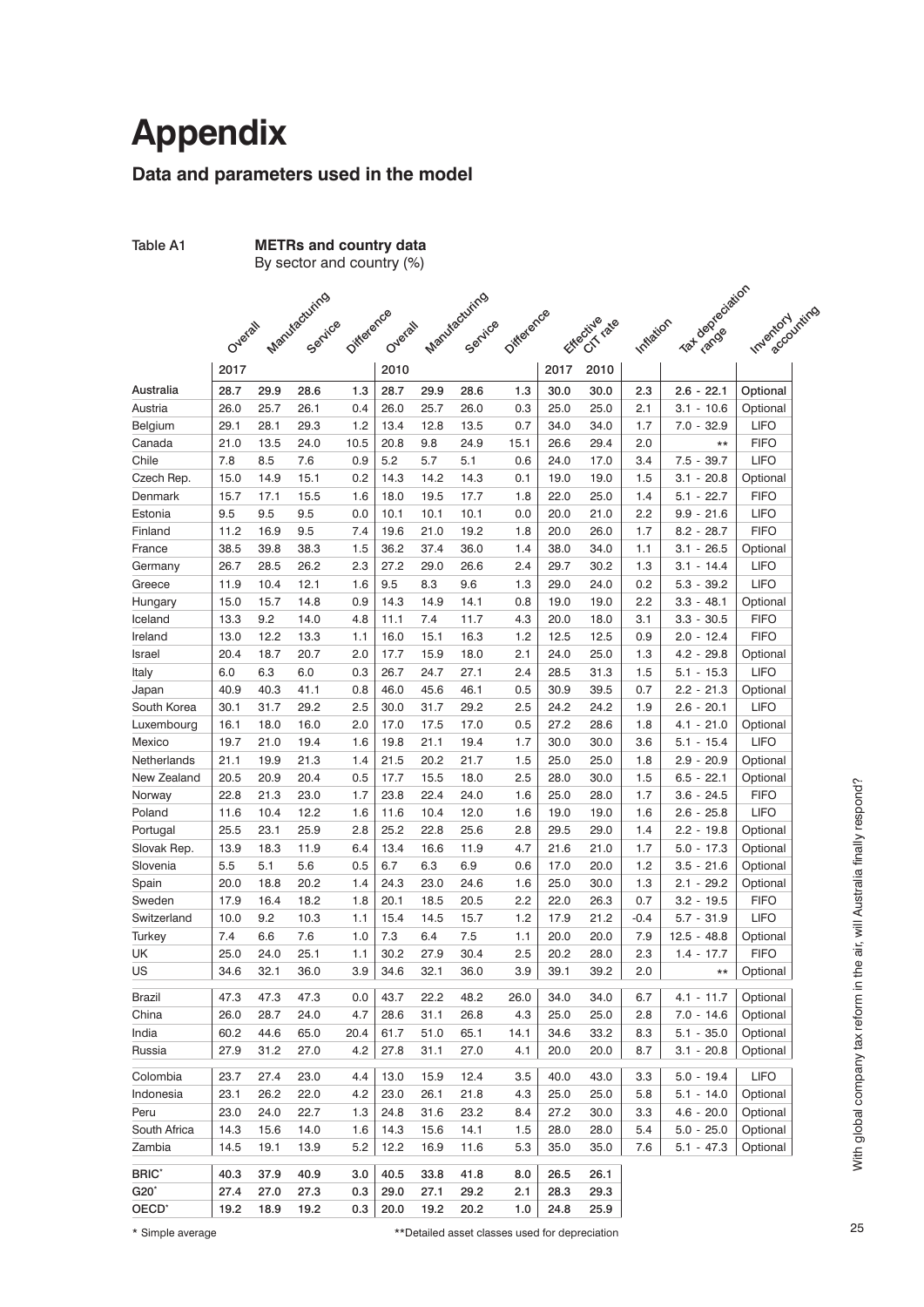#### Table A2 **METRR on investment for iron ore**

Price-cost margin of 15 per cent (%)

|                          |          | Deptediable capital |      |      | Inventory Norresponsible Development Aggregate |      |      |
|--------------------------|----------|---------------------|------|------|------------------------------------------------|------|------|
|                          |          |                     |      |      |                                                |      |      |
|                          | Iron ore |                     |      |      |                                                |      |      |
| Australia (current)      | 25.6     | 11.2                | 21.2 | 24.9 | 49.5                                           | 58.1 | 37.8 |
| Australia (\$5/t charge) | 26.5     | 11.2                | 21.2 | 24.9 | 68.2                                           | 73.6 | 45.2 |
| <b>Brazil</b>            | 7.0      | $-95.8$             | 2.8  | 5.6  | 26.9                                           | 29.9 | 15.6 |
| Canada (Quebec)          | 27.7     | 17.2                | 17.7 | 24.9 | $-20.6$                                        | 2.3  | 10.5 |
| Chile                    | 21.5     | 15.6                | 15.6 | 19.8 | 7.9                                            | 8.0  | 14.6 |
| Colombia                 | 44.3     | 19.9                | 23.9 | 39.4 | 32.3                                           | 39.3 | 38.0 |
| Peru                     | 43.3     | 6.0                 | 20.2 | 37.8 | 15.8                                           | 15.2 | 28.0 |
| South Africa             | 40.2     | $-4.7$              | 21.6 | 35.6 | 44.5                                           | 45.6 | 39.7 |
| US (Minnesota)           | 48.5     | 16.1                | 26.4 | 43.3 | 23.9                                           | 25.2 | 35.1 |
| Zambia                   | 21.9     | $-11.7$             | 24.6 | 22.6 | 36.7                                           | 43.2 | 30.3 |

#### Table A3 **METRs on investments for coal**

(%)



|                             | Metallurgical/coking coal |         |      |      |         |        |        |
|-----------------------------|---------------------------|---------|------|------|---------|--------|--------|
| Australia – Queensland      | 26.5                      | 11.2    | 21.2 | 24.9 | 16.3    | 72.0   | 44.4   |
| Australia - New South Wales | 26.5                      | 11.2    | 21.2 | 24.9 | 53.4    | 61.3   | 39.3   |
| Canada - British Columbia   | 5.4                       | 13.8    | 14.3 | 8.3  | $-32.9$ | 4.2    | $-0.9$ |
| Canada - Alberta            | 20.8                      | 14.4    | 14.9 | 19.1 | 0.1     | 6.8    | 12.4   |
| Canada - Saskatchewan       | 29.1                      | 15.6    | 16.2 | 25.6 | $-12.9$ | $-5.1$ | 10.6   |
| China - Inner Mongolia      | 30.8                      | 7.1     | 17.6 | 27.3 | 70.4    | 70.8   | 46.3   |
| China - Shanxi              | 30.8                      | 7.1     | 17.6 | 27.3 | 64.5    | 65.0   | 43.7   |
| China - Shaanxi             | 30.8                      | 7.1     | 17.6 | 27.3 | 53.3    | 53.9   | 38.8   |
| Colombia                    | 40.0                      | 18.0    | 22.6 | 35.6 | 68.6    | 69.2   | 50.2   |
| Indonesia                   | 52.0                      | $-8.8$  | 25.5 | 46.2 | 53.8    | 54.9   | 49.8   |
| South Africa                | 40.2                      | $-4.7$  | 21.6 | 35.6 | 44.5    | 45.6   | 39.7   |
| Russia                      | $-4.5$                    | $-18.0$ | 16.5 | 2.8  | 2.2     | 17.6   | 6.2    |
| US - West Virginia          | 48.9                      | 17.7    | 28.6 | 44.1 | 63.3    | 64.0   | 52.6   |
| US - Wvoming                | 44.5                      | 15.2    | 25.0 | 39.8 | 124.4   | 124.1  | 76.8   |



|                             | Thermal coal |         |      |      |         |        |        |
|-----------------------------|--------------|---------|------|------|---------|--------|--------|
| Australia - Queensland      | 26.5         | 11.2    | 21.2 | 24.9 | 47.8    | 56.7   | 37.1   |
| Australia - New South Wales | 26.5         | 11.2    | 21.2 | 24.9 | 53.4    | 61.3   | 39.3   |
| Canada - British Columbia   | 5.4          | 13.8    | 14.3 | 8.3  | $-32.9$ | 4.2    | $-0.9$ |
| Canada - Alberta            | 23.0         | 11.0    | 18.7 | 21.7 | 1.6     | 7.6    | 14.3   |
| Canada - Saskatchewan       | 12.0         | 15.6    | 16.2 | 13.3 | $-12.9$ | $-5.1$ | 3.7    |
| China - Inner Mongolia      | 30.8         | 7.1     | 17.6 | 27.3 | 70.4    | 70.8   | 46.3   |
| China – Shanxi              | 30.8         | 7.1     | 17.6 | 27.3 | 64.5    | 65.0   | 43.7   |
| China - Shaanxi             | 30.8         | 7.1     | 17.6 | 27.3 | 53.3    | 53.9   | 38.8   |
| Colombia                    | 44.3         | 19.9    | 23.9 | 39.4 | 69.0    | 69.7   | 52.5   |
| Indonesia                   | 52.0         | $-8.8$  | 25.5 | 46.2 | 53.8    | 54.9   | 49.8   |
| South Africa                | 40.2         | $-4.7$  | 21.6 | 35.6 | 44.5    | 45.6   | 39.7   |
| Russia                      | $-4.5$       | $-18.0$ | 16.5 | 2.8  | 6.8     | 21.5   | 8.1    |
| US - West Virginia          | 48.9         | 17.7    | 28.6 | 44.1 | 64.0    | 64.6   | 52.9   |
| US - Wyoming                | 44.5         | 15.2    | 25.0 | 39.8 | 124.4   | 124.1  | 76.8   |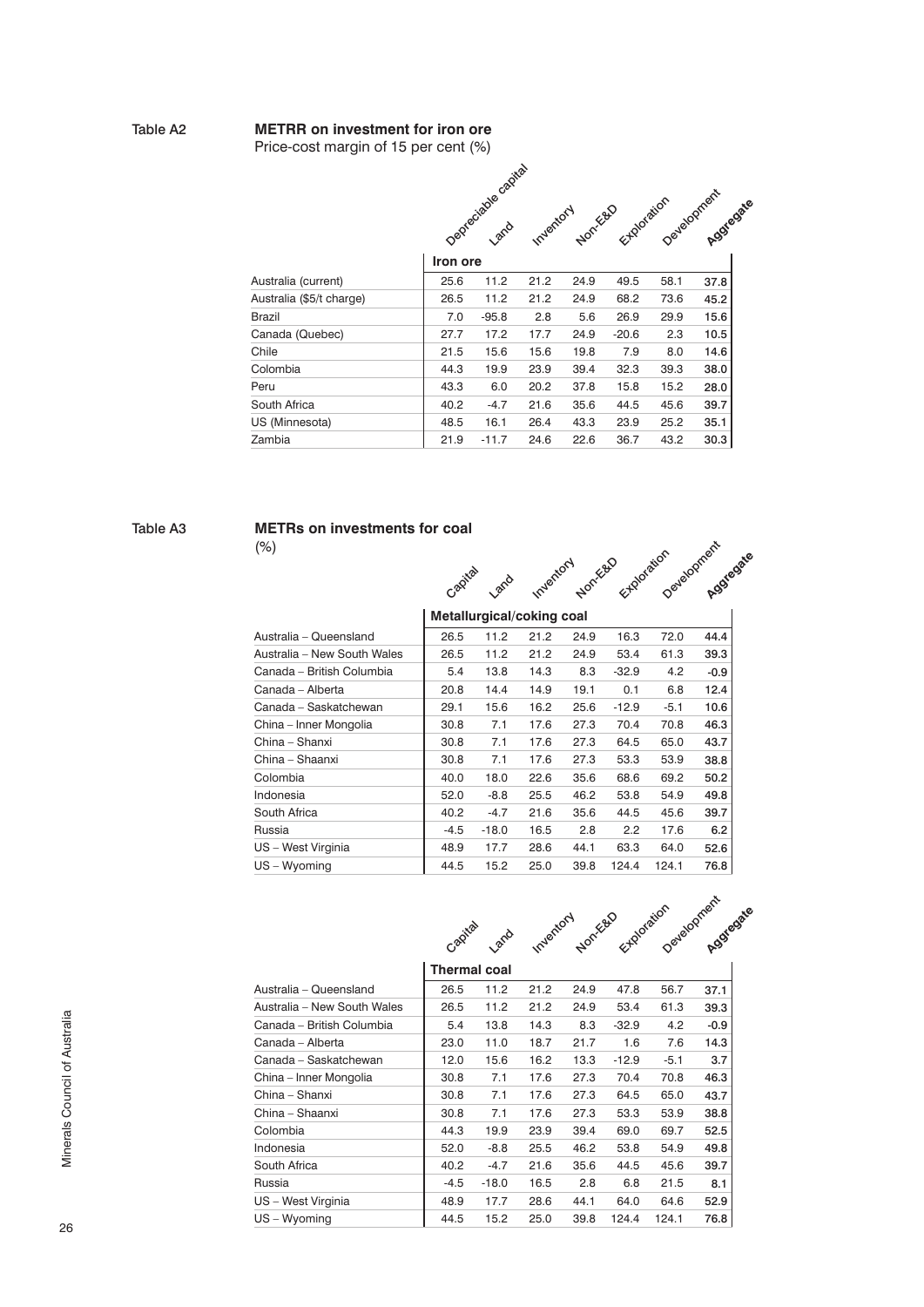#### Table A4 **Mining parameters**

| Country                             | Type of<br>resource<br>levy**    | <b>Effective royalty</b><br>or resource tax<br>rate $-$ coal*     | <b>Effective</b><br>royalty rate -<br>iron ore •                                                                  | <b>Company income</b><br>tax - exploration<br>deduction                         | <b>Company income</b><br>tax - development<br>deduction |
|-------------------------------------|----------------------------------|-------------------------------------------------------------------|-------------------------------------------------------------------------------------------------------------------|---------------------------------------------------------------------------------|---------------------------------------------------------|
| Australia -<br>Western Australia    | Production<br>value              | n/a                                                               | $2.5 - 7.5%$                                                                                                      | Expensed                                                                        | Amortised<br>$(25 \text{ years})$                       |
| Australia -<br>New South Wales      | Production<br>value              | $6.2%$ deep<br>underground;<br>7.2% underground;<br>8.2% open-cut | n/a                                                                                                               | Expensed                                                                        | Amortised<br>$(25 \text{ years})$                       |
| Australia -<br>Queensland           | Production<br>value              | 7% on first \$100;<br>12.5% on next \$50<br>and 15% on balance    | n/a                                                                                                               | Expensed                                                                        | Amortised<br>$(25 \text{ years})$                       |
| Canada –<br><b>British Columbia</b> | Cash flow                        | 13%                                                               | n/a                                                                                                               | Expensed with<br>20% credit                                                     | 30% D.B.                                                |
| Canada –<br>Alberta                 | Operating<br>income or<br>volume | 13% metallurgical;<br>55 cent per tonne<br>thermal                | n/a                                                                                                               | Expensed                                                                        | 30% D.B.                                                |
| Canada -<br>Saskatchewan            | Production<br>value              | 17%                                                               | n/a                                                                                                               | Expensed                                                                        | 30% D.B.                                                |
| Canada –<br>Quebec                  | Operating<br>income              | n/a                                                               | 16-22%                                                                                                            | Expensed with<br>12% credit                                                     | Federal 30% D.B.<br>$Quebec -$<br>expensed              |
| Brazil                              | Production<br>value              | n/a                                                               | 2%                                                                                                                | Amortized<br>over mine life                                                     | Amortised<br>over mine life                             |
| Chile                               | Operating<br>income              | n/a                                                               | $0.5 - 14%$                                                                                                       | Expensed                                                                        | Depreciated<br>similar to<br>fixed assets               |
| China –<br>Inner Mongolia           | Production<br>volume or<br>value | 10%                                                               | n/a                                                                                                               | Amortised<br>over 25 years                                                      | Amortised<br>over 25 years                              |
| China –<br>Shanxi                   | Production<br>volume or<br>value | 9%                                                                | n/a                                                                                                               | Amortised<br>over 25 years                                                      | Amortised<br>over 25 years                              |
| China –<br>Shaanxi                  | Production<br>volume or<br>value | 7.1%                                                              | n/a                                                                                                               | Amortised<br>over 25 years                                                      | Amortised<br>over 25 years                              |
| Colombia                            | Production<br>value              | 10%                                                               | 5%                                                                                                                | Expensing<br>(unsuccessful)<br>Amortised<br>(successful) at<br>least in 5 years | Amortised at<br>least within<br>5 years                 |
| Indonesia                           | Production<br>value              | 7% open pit;<br>2-6% underground                                  | n/a                                                                                                               | Amortised<br>over 16 years                                                      | Amortised<br>over 16 years                              |
| Peru                                | Operating<br>income              | 7%                                                                | Mining royalty -<br>1-12%; Special<br>mining tax<br>for metallic -<br>1-8.4%; Special<br>mining levy -<br>4-13.2% | Amortised<br>over 3 years                                                       | Amortised<br>over 3 years                               |
| South Africa                        | Production<br>value              | n/a                                                               | $0.5 - 7%$                                                                                                        | Expensed                                                                        | Expensed                                                |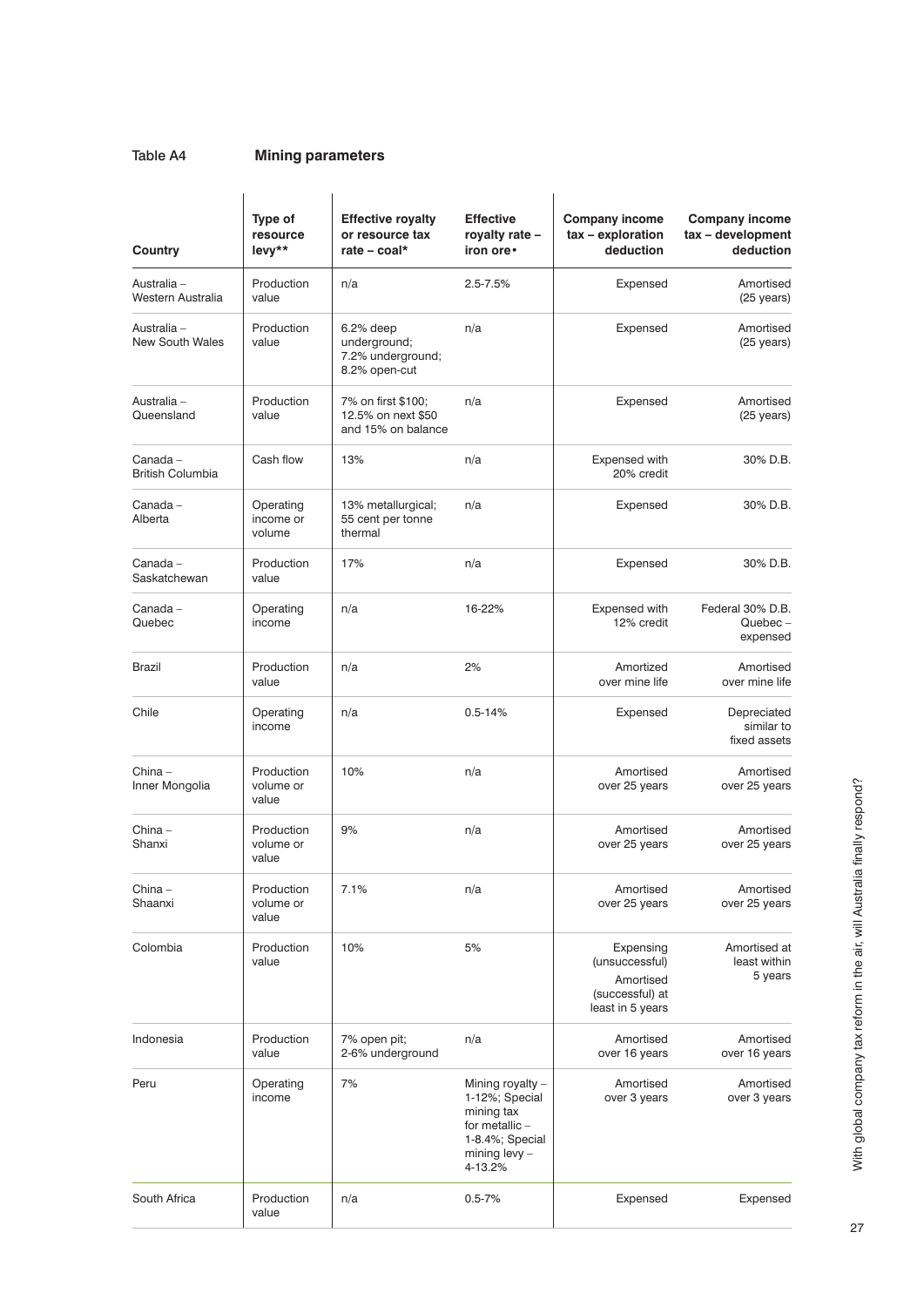#### Table A4 **Mining parameters (continued)**

| Country        | Type of<br>resource<br>$levv**$ | <b>Effective royalty</b><br>or resource tax<br>rate – coal* | <b>Effective</b><br>royalty rate -<br>iron ore. | Company income<br>tax - exploration<br>deduction | <b>Company income</b><br>tax - development<br>deduction |
|----------------|---------------------------------|-------------------------------------------------------------|-------------------------------------------------|--------------------------------------------------|---------------------------------------------------------|
| Russia         | Production<br>volume            | R57 per tonne<br>metallurgical; R24<br>per tonne- thermal   | n/a                                             | Expensed                                         | Amortised<br>over 25 years                              |
| US - Minnesota | Production<br>volume            | n/a                                                         | \$2.56 per tonne                                | 70% expensed;<br>30% amortised<br>in 5 years     | 70% expensed;<br>30% amortised<br>in 5 years            |
| US - Virginia  | Production<br>volume            | 9.55%                                                       | n/a                                             | 70% expensed;<br>30% amortised<br>in 5 years     | 70% expensed;<br>30% amortised<br>in 5 years            |
| $US - Wyominq$ | Value of<br>production          | 18.63%                                                      | n/a                                             | 70% expensed;<br>30% amortised<br>in 5 years     | 70% expensed;<br>30% amortised<br>in 5 years            |
| Zambia         | Value of<br>production          | n/a                                                         | 6% undeground;<br>9% opencut                    | Expensed                                         | 4 years S.L.                                            |

\* Includes both royalties and severance charges. Saskatchewan resource charge also included as 3 per cent of production value (a resource tax credit of 1 percent is subtracted). With progressive rates, the highest rates are used to evaluate marginal investments made by large producers.

\*\* Note that cash flow or income-based royalties or resource taxes expense exploration and development expenditures unlike the company income tax. Price-cost margins (price net of non-capital operating costs) are 60 per cent for coking coal, 50 per cent for thermal coal and 15 per cent for iron ore (the latter is consistent with the 2015 analysis so we provide an alternative at 40 per cent taking an average of current and past price-cost margins for iron ore).

Notes: D.B. signifies declining balance and S.L. signifies straight-line amortisation.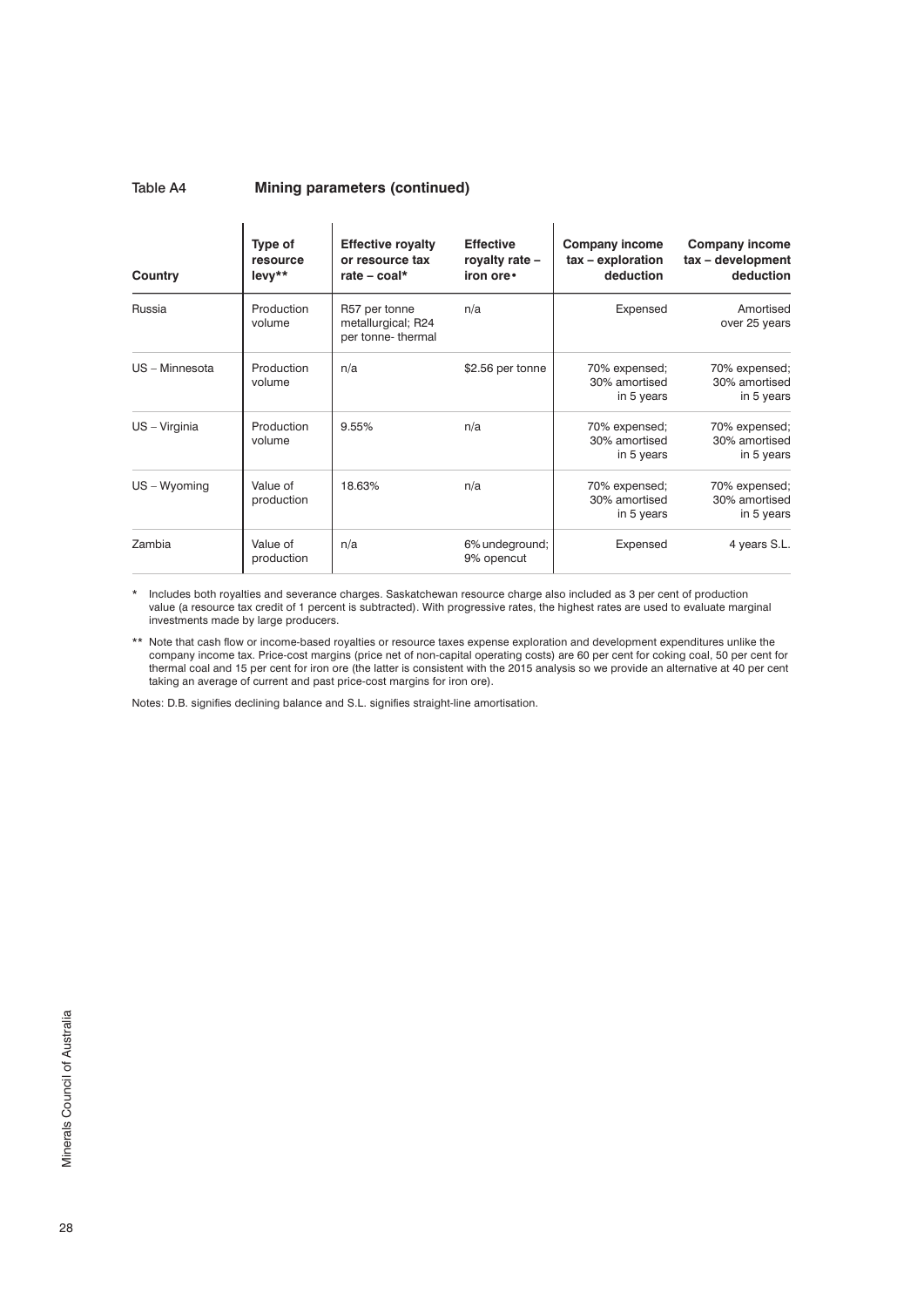### **Endnotes**

- <sup>1</sup> If there has been any focus at all for major reform, it has been limited to the G20 *Base Erosion and Profit Shifting* recommendations to tighten up the taxation of international income.
- The general statutory company income tax rate in the UK was as high as 30 per cent in 2008, the same rate as Australia at that time.
- <sup>3</sup> Last year, we published a report that came to a similar conclusion. See J Mintz, P Bazel and D Chen, *Growing the Australian economy with a competitive company tax*, Minerals Council of Australia, Mar 2016. A similar point is made by M Potter, *Fix it or fail: Why we must cut company tax now,* Centre for Independent Studies, Oct 2016*.*
- As discussed below, we estimate the tax burden as the annualised value of taxes paid as share of the return to capital (capital financed by debt and equity), which is a lower number than taking taxes as a share of only the return to equity. Debt finance reduces the company income tax burden because interest is deductible from taxable profits, which results in effective tax rates on capital being less than on equity alone.
- <sup>5</sup> Although we have updated calculations in this paper, a similar conclusion was reached in D Chen and J Mintz, *A 2016 update of effective tax rates on Australia mining and an evaluation of proposed increases in taxation of iron ore*, Minerals Council of Australia, Sep 2016. https:// www.cmewa.com/policy-and-publications/ annual-reports-special-publications/ preview?path=Mintz-report.pdf
- <sup>6</sup> See, for example, Organisation for Economic Cooperation and Development, *OECD Economic Outlook,* 'Lifting Investment for Higher Sustainable Growth', Chapter 3, 2015. https://www.oecd.org/investment/Economic-Outlook-97-Lifting-investment-for-highersustainable-growth.pdf
- <sup>7</sup> Australia scores 15th highest of 190 countries in terms of lower regulatory obstacles for business. It is weakest in terms of getting goods to the border and its relatively high profit tax rate. See World Bank, *Doing Business 2017*, p. 190. http://www.doingbusiness.org/~/media/ WBG/DoingBusiness/Documents/Annual-Reports/English/DB17-Report.pdf
- <sup>8</sup> Excluded are oil and gas value-added, which is part of mining as defined by the ABS. See Australian Bureau of Statistics, [http://www.abs.](http://www.abs.gov.au/ausstats/abs@.nsf/mf/8415.0) [gov.au/ausstats/abs@.nsf/mf/8415.0](http://www.abs.gov.au/ausstats/abs@.nsf/mf/8415.0).
- <sup>9</sup> We account for these features by modeling a time-to-build process for resource exploration, development and extraction. See the Appendix for parameters used in the mining models for coal and iron ore. For details of the model, see J Mintz, 'Taxes, Royalties and Cross-Border Investments', *International Taxation and Extractive Industries,* edited by P Daniel, M Keen, A ŚWistak and V Thuronyi, Routledge and International Monetary Fund, 2016.
- <sup>10</sup> See J Mintz and D Chen, 'Capturing Economic Rents from Resources through Royalties and Taxes', *SPP Research Papers*, Vol. 5, Issue 30, Oct 2012.
- <sup>11</sup> The analysis is based on a price-cost margin of 15 per cent (costs including non-capital and distribution costs) similar to our previous work. Given some recovery in iron prices in the past year, we also look at an alternative price-cost margin of 40 per cent. The Australian METRR drops from 37.8 to 24.7 per cent (the effect of royalties based on production value or volume is less onerous for marginal investments when margins are higher). Under this alternative assumption for profitability, the Australian METRR would remain one of the competitive among competing jurisdictions with the METRR in Colombia at 29.2 per cent and the lowest remaining in Quebec at 10.5 per cent. With the \$5 per tonne proposed royalty, Australia's METRR would be 27.5 per cent.
- <sup>12</sup> We use an estimated price-cost margin of 15 per cent (costs exclude interest and depreciation and other capital costs) for both metallurgical and thermal coal. As in the case of iron ore, a higher price-cost margin would result in lower METRR estimates for coal. For example, at a price-cost margin of 40 per cent, the METRR falls to 27.2 and 25.3 per cent respectively for Queensland and New South Wales (metallurgical coal). For coal, Australia's tax burden remains in the middle of the pack even with higher price-cost margin estimates.
- <sup>13</sup> See, for example, D Richardson, *Company tax and foreign investment in Australia*, The Australia Institute, 2017.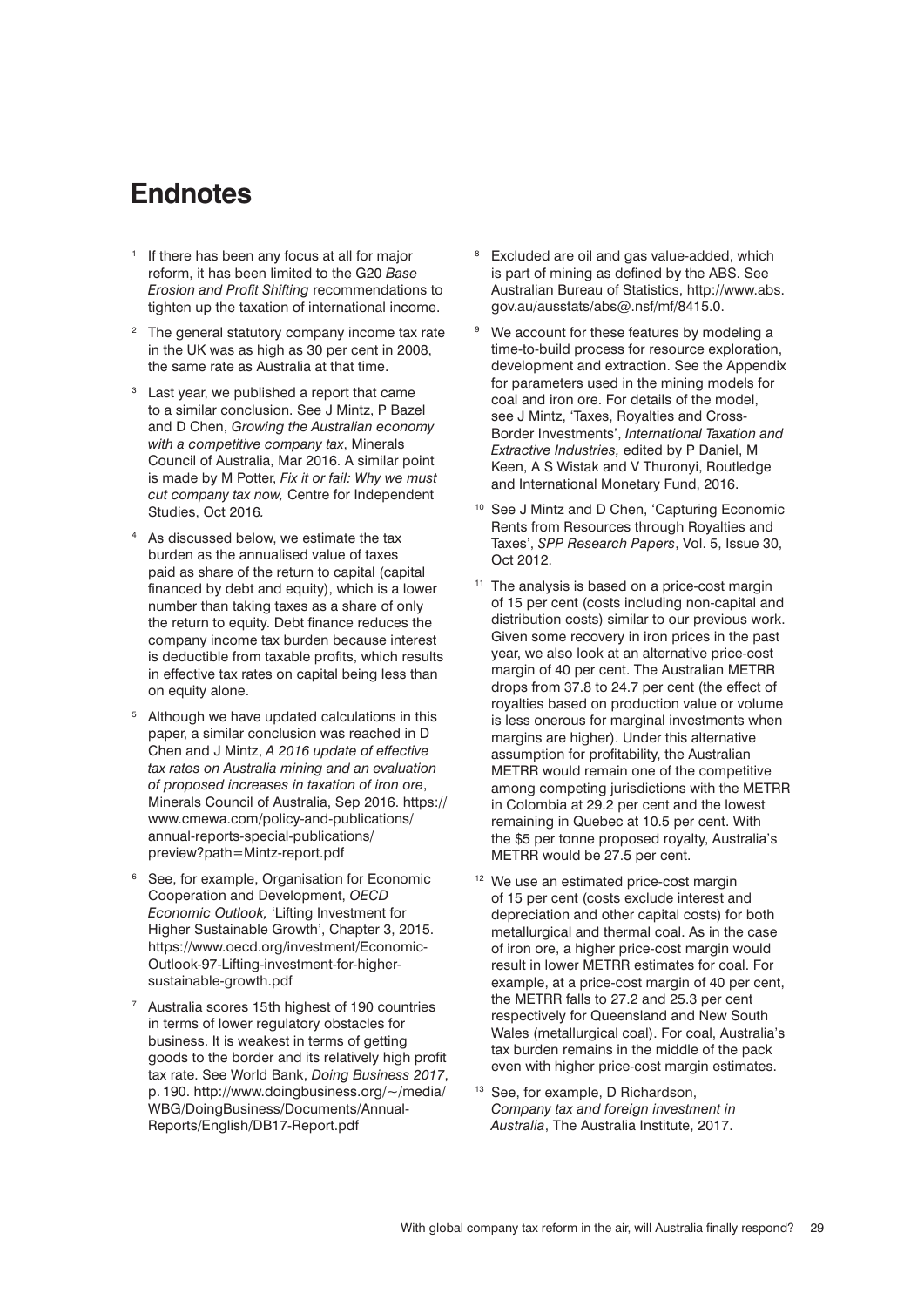http://www.tai.org.au/sites/defualt/files/ P314%20Company%20tax%20and%20 foreign%20investment%20in%20Australia.pdf.

- <sup>14</sup> See J Mintz, *An agenda for corporate tax reform*, Canadian Council of Chief Executives. 2015. [http://thebusinesscouncil.ca/wp-content/](http://thebusinesscouncil.ca/wp-content/uploads/2015/09/An-Agenda-for-corporate-tax-reform-in-Canada-Report-September-20151.pdf) [uploads/2015/09/An-Agenda-for-corporate-tax](http://thebusinesscouncil.ca/wp-content/uploads/2015/09/An-Agenda-for-corporate-tax-reform-in-Canada-Report-September-20151.pdf)[reform-in-Canada-Report-September-20151.pdf.](http://thebusinesscouncil.ca/wp-content/uploads/2015/09/An-Agenda-for-corporate-tax-reform-in-Canada-Report-September-20151.pdf)
- <sup>15</sup> M Grudnoff and D Richardson, *Oligopoly money: How a company tax would be wasted on big business*, The Australian Institute, Feb 2016.
- <sup>16</sup> The company tax could be shifted forward by more than 100 per cent onto consumers so a company tax reduction would not increase profits. See S Anderson, A de Palma and B Kreider, 'Tax Incidence in a Differentiated Oligopoly', *Journal of Public Economics*, 81(2), 2001, p. 173-92.
- <sup>17</sup> A Canadian study examining the corporate tax reductions from 2001 to 2004 found that a 10 per cent reduction in the user cost of capital led to a 7 per cent increase in the capital stock. See M Parsons, *The effect of corporate taxes on Canadian investment: An empirical investigation*, Finance Canada, Working Paper 2008-01, Ottawa, 2008. A more recent survey on the relationship between effective tax rates and foreign direct investment estimated that a 1 point reduction in the corporate income tax rate results in an increase in foreign direct investment by 2.49 per cent (see L P Feld and J H Heckemeyer, 'FDI and Taxation: A Meta-Study', *Journal of Economic Surveys*, 25(2), 2011, p. 233-72).
- <sup>18</sup> For a derivation and discussion of the marginal cost of taxation (or public funds) see B Dahlby, *Marginal cost of public funds: Theory and applications*, MIT Press, Cambridge, Mass., 2008.
- <sup>19</sup> See L Cao, A Hosking, M Kouparitsas, D Mullaly, X Rimmer, Q Shi, W Stark and S Wende, *Understanding the economy-wide efficiency and incidence of major Australian taxes'*, Treasury Working Paper, Apr 2015.
- <sup>20</sup> See also B Dahlby and K Hassett, *Economic effects of the corporate tax: A review of the recent literature*, School of Public Policy, University of Calgary, manuscript, 2016.
- <sup>21</sup> A C Harberger, 'Corporate Tax Incidence: Reflections on what is Known, Unknown, and Unknowable', *Fundamental Tax Reform: Issues, Choices and Implications*, ed. J W Diamond and G R Zodrow, Cambridge: MIT Press, 2006.
- <sup>22</sup> W G Randolph, 'International Burdens of the Corporate Income Tax', *Congressional Budget Office Working Paper,* No. 09, 2006.
- <sup>23</sup> K Hassett and A Mathur, 'A Spatial Model of Corporate Tax Incidence', *Applied Economics*, 47:13, 2006, p. 1350-1365, DOI: 10.1080/00036846.2014.995367.
- <sup>24</sup> W Arulampalam, M Devereux and G Maffini, 'The Direct Incidence of Corporate Income Tax on Wages', *European Economic Review* 56(6), 2012, p.1038-1054.
- <sup>25</sup> L Liu and R Altshuler, 'Measuring The Burden Of The Corporate Income Tax Under Imperfect Competition', *National Tax Journal*, National Tax Association, 66(1), 2013, p.215-37.
- <sup>26</sup> R Xavier, R J Smith and S Wende, 'The Incidence of the Company Tax in Australia', *Economic Roundup,* Issue 1, Treasury, Canberra, Australia, 2014.